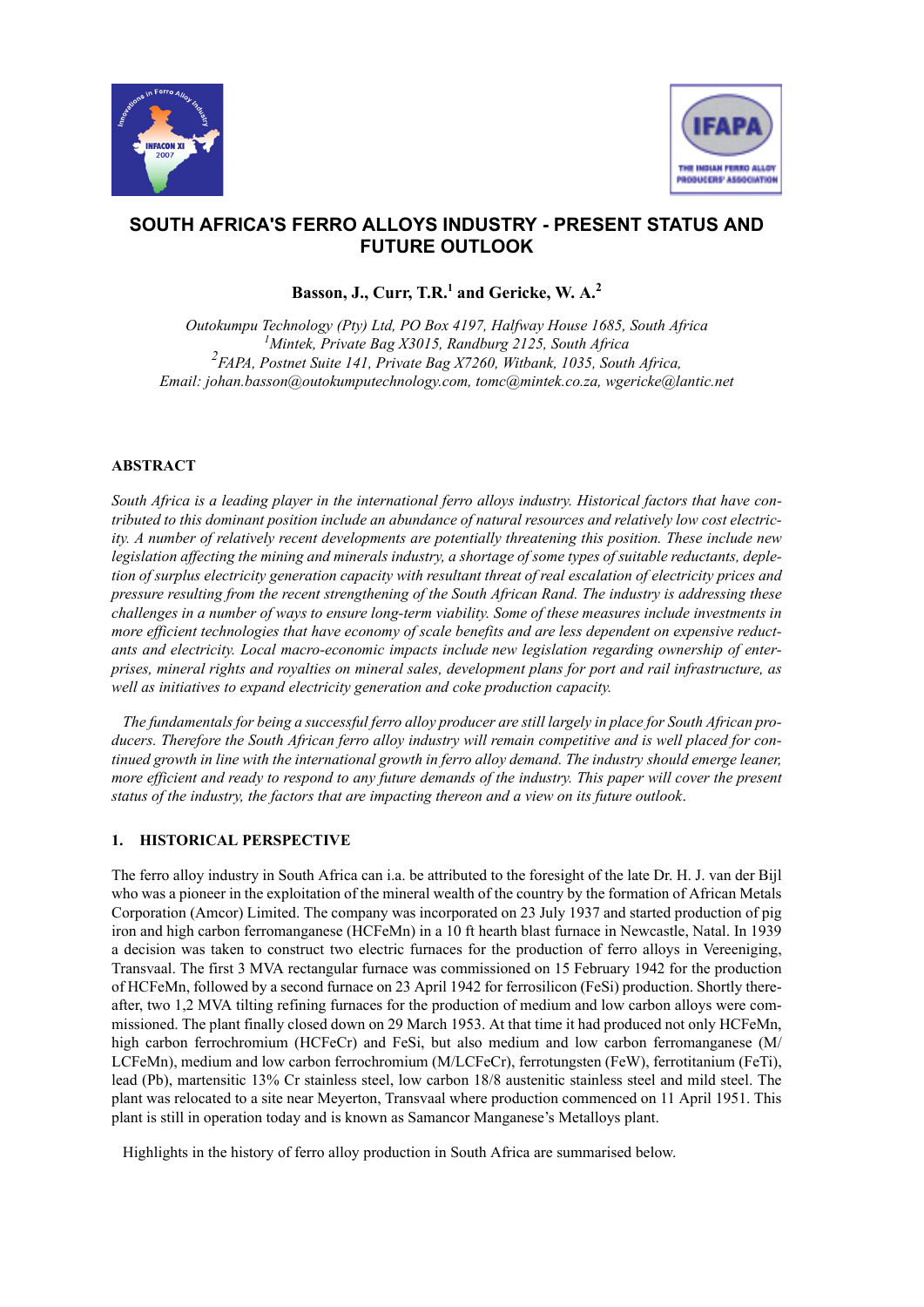- In 1918 Rand Carbide Limited was founded in Germiston, Transvaal for the production of calcium carbide and FeSi. The plant was relocated to Witbank in 1926 and in 1978 Highveld Steel & Vanadium Corporation Limited acquired the total issued share capital.
- In 1957 Assmang established the Cato Ridge Works (formerly Feralloys Limited) for ferromanganese production.
- Vanadium production started in 1957 in South Africa when Minerals Engineering of Colorado started producing vanadium pentoxide near Witbank, Transvaal. Anglo American acquired a majority share in 1959.
- Ferrometals became part of Amcor Ltd on 1 December 1959 when it purchased the entire share capital of Ferrometals Ltd from Wire Industries Steel Products and Engineering Company Ltd. At the time, Ferrometals had two 7 500 kVA furnaces for FeSi production on a 950-acre site near Witbank.
- Transalloys was started in 1960 in Witbank as an integrated HCFeCr/LCFeCr plant, based on the Perrin process. During 1967, the plant was converted from ferrochromium to ferromanganese production. At the time Airco Alloys had a 40% share in the plant, the balance belonging to Anglo American. In 1976, Highveld Steel acquired the 65% stake in Transalloys, previously held by Anglo American.
- The origins of Middelburg Ferrochrome (now part of Samancor Chrome) can be traced back to the RMB Alloys Ferrochrome Pilot Project in 1963.
- Palmiet Chrome Corporation came about through the endeavours of John Hahn. The first furnace for the production of charge chrome (ChCr) was started up on 22 February 1963 at the plant near Krugersdorp. On 28 December 1983 the first DC plasma arc furnace for ferrochromium production was commissioned at Palmiet.
- In 1971 Feralloys Limited erected a ferrochromium smelter at Machadodorp for the production of ChCr and LCFeCr.
- Amcor and S.A. Manganese merged in 1975 to become Samancor Limited.
- The CMI plant of JCI at Lydenburg (now part of Xstrata) came into being during 1975 for the production of ChCr, based on the Showa Denko SRC process.
- Tubatse Ferrochrome was initially built as a three-furnace operation in 1975 as a joint venture between Gencor Ltd and Union Carbide Inc (USA). In the same year, the Union Carbide Inc. shareholding was taken over by Samancor, and in 1989 Samancor acquired the Gencor Ltd shareholding. During the years 1989-1990 the plant was expanded to five furnaces with the sixth furnace being built in 1996. The plant is situated in Steelpoort, Mpumalanga.
- Chromecorp Technology (Pty) Ltd was registered in October 1987and erected a furnace at Batlhako and later two furnaces for ChCr production in Rustenburg. In April 1995 the name was changed to Chromecorp Holdings Ltd and the company was listed on the Johannesburg Stock Exchange on 23 May 1995. The company was delisted on 2 April 1998 and the full share capital was acquired by Sudelectra South African Holdings (Pty) Ltd. The name Sudelectra SA was changed to Xstrata South Africa (Pty) Ltd on 9 April 1999. Xstrata has become the largest producer of ChCr in the world with plants at Rustenburg, Wonderkop, Boshoek, Lydenburg and the new plant near Steelpoort, Lion Ferrochrome.
- Hernic Ferrochrome was founded in 1995 for the production of ChCr, as a venture amongst Hernic (Pty) Ltd, ELG Haniel, Nippon Steel Trading and management. In 1996 the company commenced production on two 37MVA furnaces. Presently Mitsubishi Corporation holds the majority share of 53,2%.
- Purity Ferrochrome was started in Rustenburg in 1991 with two furnaces for ChCr production. It was taken over by CMI in 1993 and CMI in turn was taken over by Xstrata in 1998.
- ASA Metals (Pty) Ltd was established in February 1997 near Polokwane and is a 60/40 joint venture between EAMI (Eastern Asia Metals Investment Co. Ltd) and LEE (Limpopo Economic Enterprise). ASA Metals produces ChCr.
- South African Chrome & Alloys Limited ("SA Chrome") was incorporated in South Africa on 24 July 1987 as Southern Witwatersrand Exploration Company Limited and changed its name to SA Chrome in December 1999. The main focus of the business is the ChCr smelter constructed at Boshoek. Subsequently, SA Chrome entered into a Pooling and Sharing venture with Xstrata in 2004.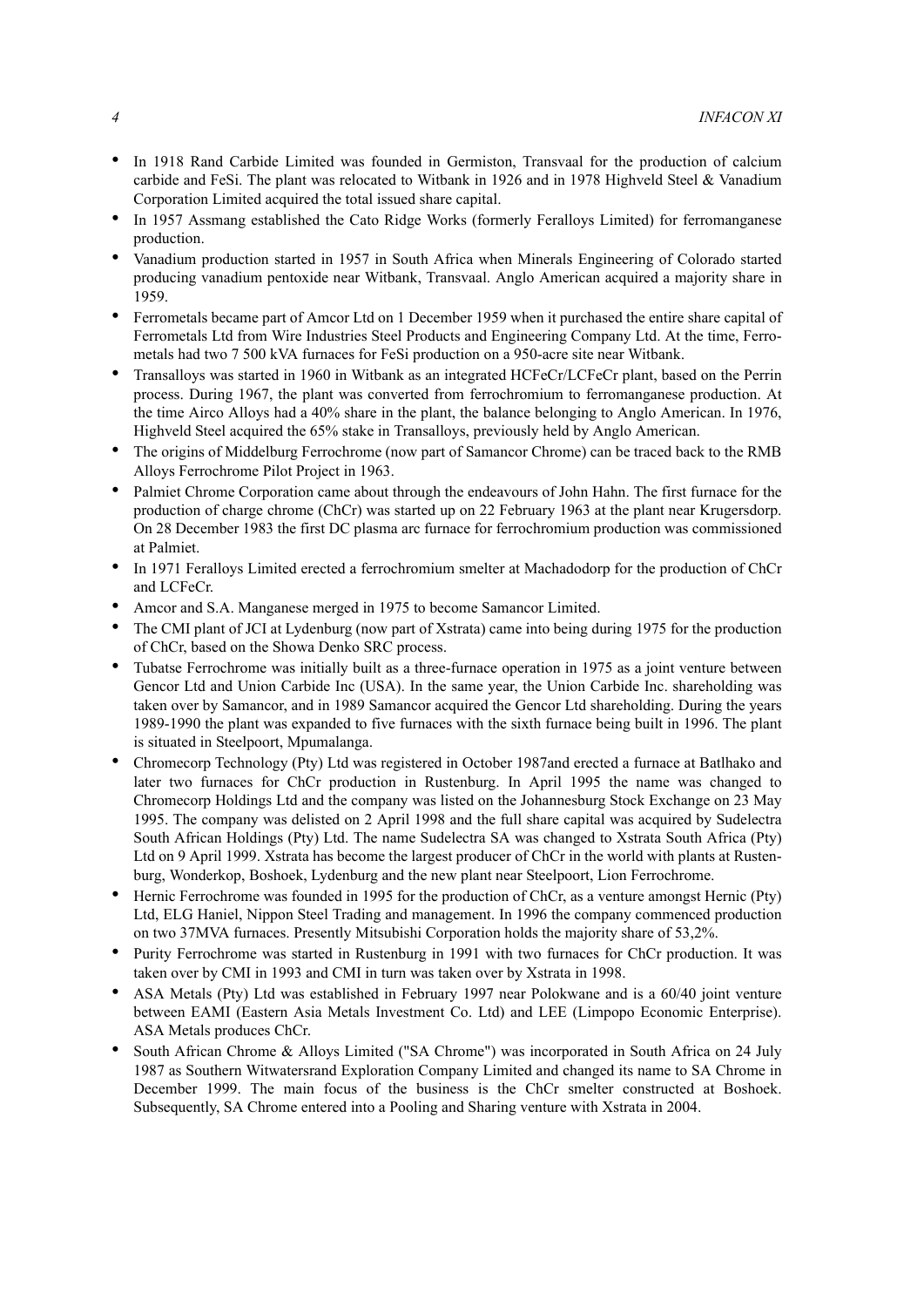Thus, from very humble beginnings in 1918, the South African ferro alloy industry has prospered and grown to become a leading producer of bulk ferro alloys on a global scale. Details of the present ferro alloy industry in South Africa are found in the next section.

# **2. THE CURRENT STATUS OF THE INDUSTRY**

The summarised capacity of South African ferro alloy plants is shown in Table 1. Note that the information in the table is based on best available information and has not been verified by the producers in all cases.

| <b>Operating Company</b>                        | <b>Production Units</b>   | Capacity (tpa)                      |
|-------------------------------------------------|---------------------------|-------------------------------------|
|                                                 |                           | (excludes feed to refined products) |
| <b>Samancor Cr Ferrometals</b>                  | 2x25MVA semi-open AC      | Primary ChCr 400 000                |
|                                                 | 1x48MVA semi-open AC      | Recovery ChCr 20 000                |
|                                                 | 1x63MVA semi-open AC      |                                     |
|                                                 | 2x63MVA closed AC         |                                     |
|                                                 | 1x30t CLU converter       | <b>MCFeCr 70 000</b>                |
| Samancor Cr Middelburg Ferro-<br>chrome         | 2x48MVA semi-open AC      | Primary ChCr 220 000                |
|                                                 | 1x63MVA closed DC         | Recovery ChCr 10 000                |
|                                                 | 1x18MVA open arc AC       | <b>LCFeCr 40 000</b>                |
|                                                 | 2x18MVA semi-open AC      |                                     |
| Samancor Cr Tubatse Ferro-<br>chrome            | 3x30MVA semi-open AC      | Primary ChCr 340 000                |
|                                                 | 3x37MVA semi-open AC      | Recovery ChCr 20 000                |
| <b>Mogale Alloys</b>                            | 1x40MVA closed DC         | Primary ChCr 120 000                |
|                                                 | 2x20MVA semi-open AC      | Recovery ChCr 5 000                 |
|                                                 | Alt: 2x20MVA semi-open AC | SiMn 40 000                         |
| Samancor Mn Metalloys                           | 2x18MVA semi-open AC      | Primary SiMn 120 000                |
|                                                 | 1x21MVA semi-open AC      | Recovery SiMn 5 000                 |
|                                                 | 2x25MVA semi-open AC      |                                     |
|                                                 | 2x75MVA closed AC         | Primary HCFeMn 300 000              |
|                                                 | 1x81MVA closed AC         | Recovery HCFeMn 10 000              |
|                                                 | 1x30t converter           | MCFeMn 60 000                       |
| Siyanda Inkwali Resources<br><b>DMS</b> Powders | 1x12MVA open AC           | 14/16% FeSi 36 000                  |
| Xstrata Alloys Lydenburg                        | 3x33MVA closed AC         | Primary ChCr 380 000                |
|                                                 | 1x38MVA semi-open AC      | Recovery ChCr 20 000                |
| Xstrata Alloys Lion                             | 2x60MVA closed AC         | Primary ChCr 340 000                |
|                                                 |                           | Recovery ChCr 20 000                |
| Xstrata Alloys Rustenburg                       | 5x33MVAsemi-open AC       | Primary ChCr 410 000                |
|                                                 | 1x45MVA semi-open AC      | Recovery ChCr 20 000                |
| Xstrata Alloys Wonderkop                        | 6x45MVA semi-open AC      | Primary ChCr 440 000                |
|                                                 |                           | Recovery 20 000                     |
| Merafe Boshoek                                  | 2x60MVA closed AC         | Primary ChCr 230 000                |

**Table 1: Installed Capacities of SA Ferro Alloy Plants**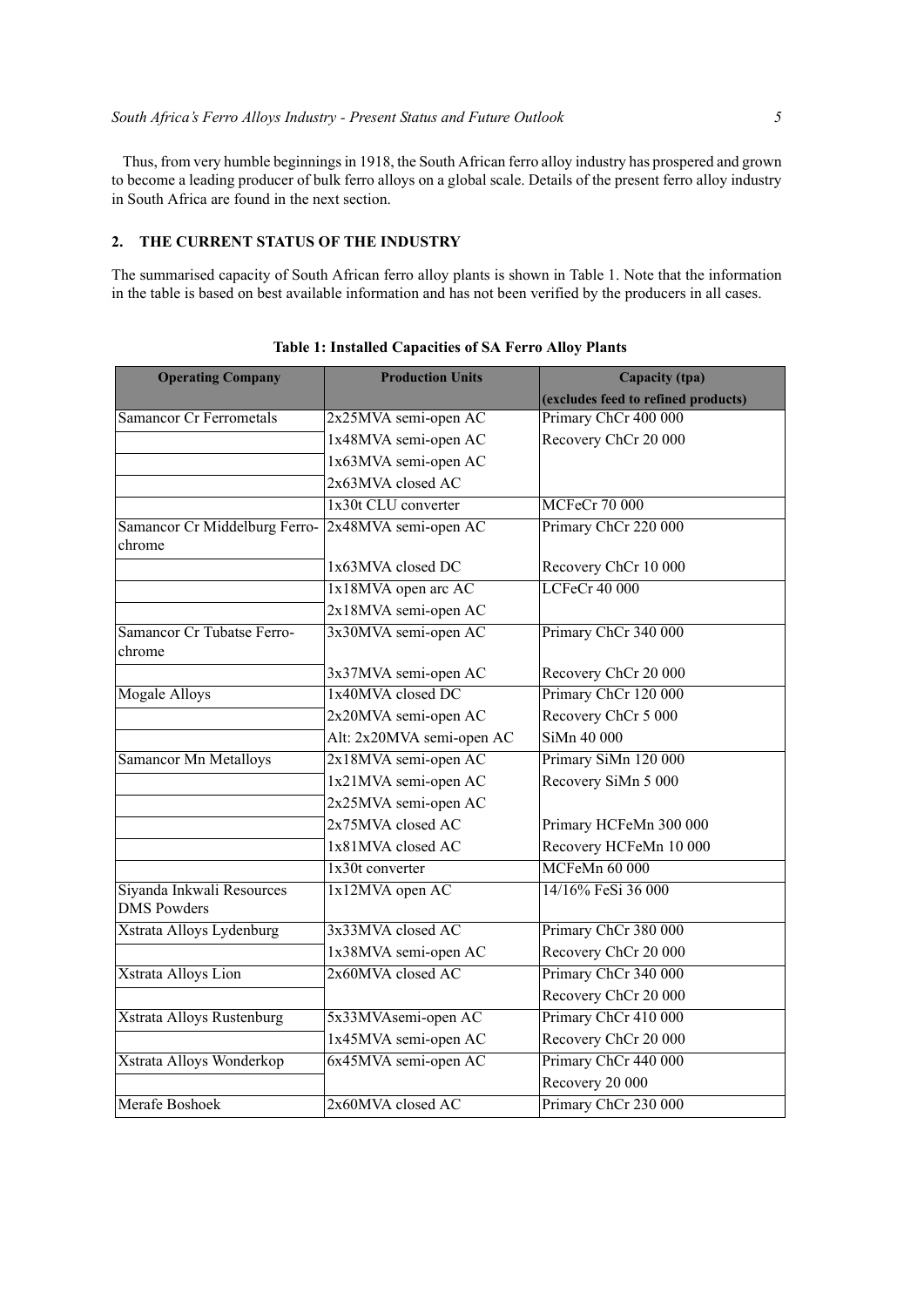|                                        |                      | Recovery ChCr 10 000          |
|----------------------------------------|----------------------|-------------------------------|
| <b>Glencore Siltech</b>                | 1x51MVA semi-open AC | 75% FeSi 40 000               |
|                                        | 1x40MVA semi-open AC |                               |
| Assmang Chrome Machadodorp             | 1x54MVA closed AC    | Primary ChCr 285 000          |
|                                        | 2x33MVA semi-open AC | Recovery ChCr 15 000          |
|                                        | 1x30MVA semi-open AC |                               |
| <b>Assmang Manganese Cato</b><br>Ridge | 1x24MVA semi-open AC | Primary HCFeMn 180 000        |
|                                        | 1x24MVA closed AC    | Recovered HCFeMn 15 000       |
|                                        | 2x22MVA semi-open AC |                               |
|                                        | 2x12MVA closed AC    |                               |
|                                        | $1x30t$ converter    | <b>MCFeMn 50 000</b>          |
| Hernic Ferrochrome                     | 2x37MVA semi-open AC | Primary ChCr 410 000          |
|                                        | 1x54MVA closed AC    | Recovery ChCr 20 000          |
|                                        | 1x78MVA closed AC    |                               |
| <b>ASA</b> Metals                      | 1x33MVA semi-open AC | Primary ChCr 115 000          |
|                                        | 1x45MVA semi-open AC | Recovery ChCr 10 000          |
| <b>International Ferro Metals</b>      | 2x66MVA closed AC    | Primary ChCr 250 000          |
|                                        |                      | Recovery ChCr 10 000          |
| <b>Highveld Steel Transalloys</b>      | $2x21$ MVA open AC   | Primary SiMn 150 000          |
|                                        | 1x23MVA semi-open AC | Recovered SiMn 10 000         |
|                                        | 2x48MVA semi-open AC |                               |
|                                        | 2x7MVA open arc AC   | <b>MCFeMn 50 000</b>          |
| Highveld Steel Rand Carbide            | 1x20MVA semi-open AC | 75% FeSi 60 000               |
|                                        | 1x46MVA semi-open AC |                               |
|                                        | 1x16MVA semi-open AC |                               |
| <b>Invensil Silicon Smelters</b>       | 3x30MVA semi-open AC | Si metal 40 000               |
| Xstrata Alloys Rhovan                  | 1x3,5MVA DC          | FeV 5 500                     |
| <b>Highveld Steel Vanchem</b>          | 2x3MVA AC            | FeV 7 000 (theoretical)       |
| <b>Stratcor Vametco</b>                | Not defined          | FeV 2 000 - 6 000 (potential) |

**Table 1: Installed Capacities of SA Ferro Alloy Plants (Contd...)**

The South African ferro alloy industry is experiencing interesting changes in terms of ownership and restructuring. This reflects an increasing interest from non-South African organisations in the investment and strategic potential of the business. This is a far cry from 20 years ago when the ferro alloy industry was basically dominated by Samancor, MS&A and Highveld Steel.

- In 2006 Russian group Evraz acquired the majority share in Highveld Steel and Vanadium Corporation, which includes alloy businesses Transalloys and Rand Carbide, as well as their vanadium business.
- In 2006 final approval was given for the erection of a HCFeCr plant by the Indian steel giant Tata Steel in Richards Bay, South Africa.
- In 2005 Samancor Chrome was acquired by the UK group Kermas, a company with considerable experience in the chrome ore and alloy industry
- In 2002 Japanese group Mitsubishi Corporation became the majority shareholder in Hernic Ferrochrome.
- JISCO, the Chinese steel producer, became a 24% shareholder in International Ferro Metals (IFM), a new ferrochromium producer. IFM is an Australian owned company, listed on London AIM.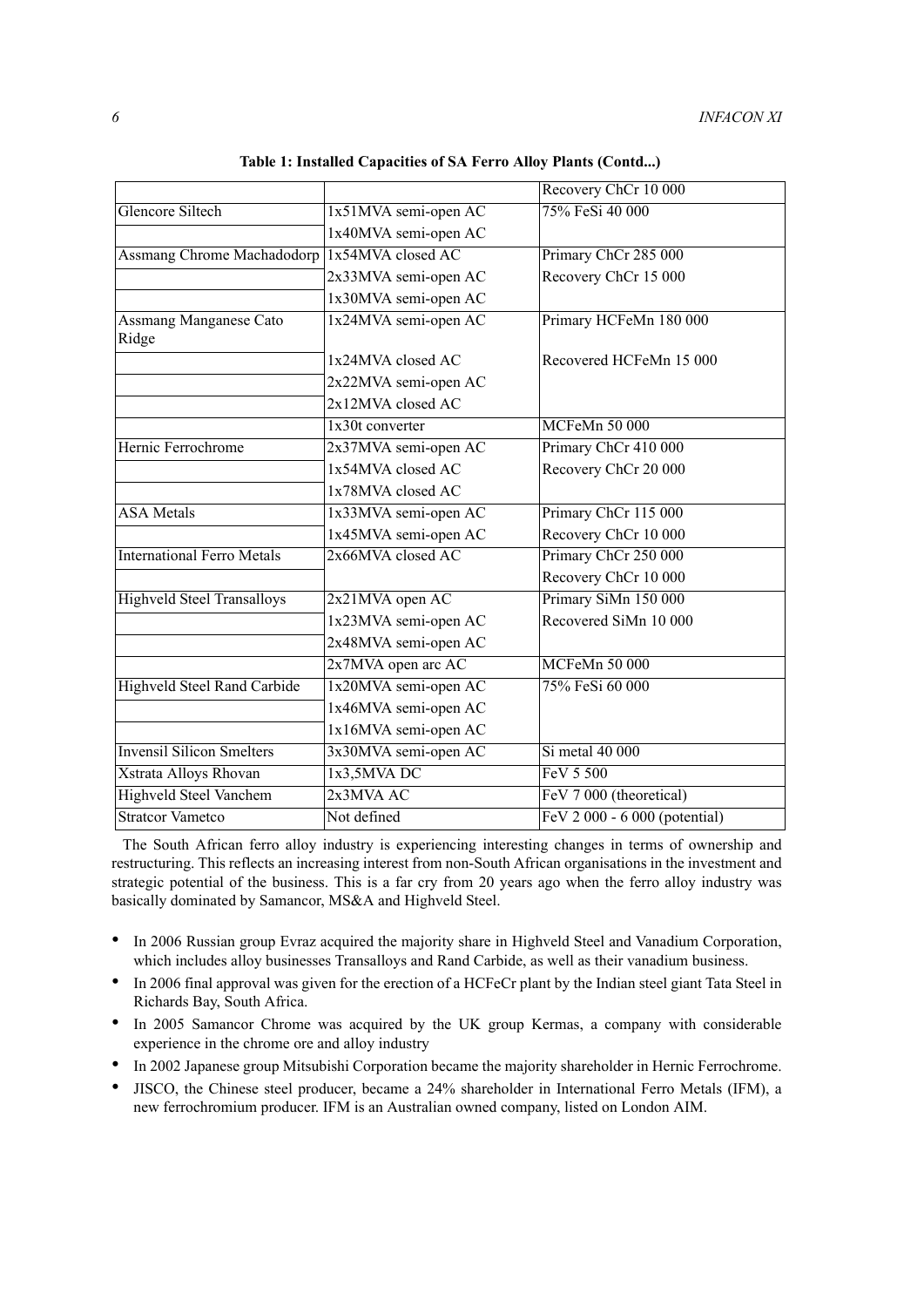- In 1997 ASA Metals, a ChCr producer, was established with Eastern Asia Metals Investment Company as the major joint venture partner.
- A number of organisations have acquired new order mineral rights for manganese ore reserves. Most of these organisations have international shareholding and are presently in various phases of feasibility studies to assess the viability of investing in manganese ore mining and manganese alloy production.

 The major growth and activity has recently been in the ferrochromium industry. The manganese initiatives may lead to significant investments in the near future, which would change the South African manganese landscape significantly. Expansion plans for Xstrata's Rhovan vanadium operation have recently been announced<sup>[1]</sup>.

Primarily as a result of the abundance of good quality raw materials (ores, reductants and fluxes), cheap electricity, a well-developed infrastructure and relatively cheap capital, South Africa's ferro alloys industry has burgeoned over the last five decades to become the world leader in ferrochromium production, a major exporter of manganese ore and alloys and a significant producer of vanadium products. In addition, ferrosilicon of different grades as well as silicon metal are produced. South Africa is also a producer and exporter of Söderberg electrode paste.

At the moment, there are seven ferrochromium producers viz. Samancor Chrome, Mogale Alloys (producing ChCr and SiMn in campaigns), Xstrata Alloys/Merafe, Assmang Chrome, Hernic Ferrochrome, ASA Metals and International Ferro Metals. The major producers have plants in more than one location.

- Samancor Chrome has three plants: Ferrometals in Witbank, Middelburg Ferrochrome in Middelburg and Tubatse Ferrochrome in Steelpoort.
- Xstrata Alloys/Merafe has five plants: Boshoek (formerly SA Chrome), Rustenburg (formerly Chrome Corp Technology and Purity Metals), Wonderkop, Lydenburg (formerly CMI) and Lion Ferrochrome.

By early 2007 the gross installed annual ChCr capacity (including feedstock to refined products and reclaimed alloy from slag dumps) would be in the order of 4,2 million tonnes.

Major ferrochromium expansion projects in South Africa are in the pipeline. Xstrata Alloys/Merafe is well advanced with the construction of a major green field ferrochromium plant, Lion Ferrochrome, at the site of the Vantech plant near Steelpoort, which incorporates two submerged arc electric furnaces, based on the patented Premus technology. Provision has been made to treble this first phase capacity to 1 million tonnes of ferrochromium by 2015[2]. In addition, International Ferro Metals will commission their green field, twofurnace smelter near Brits in the North West Province early in 2007. This plant has a reported capacity of 267 000tpa[3]. Samancor Chrome has announced a planned investment of US\$1,46 billion to double its charge chrome capacity by early in the next decade. Construction of the first phase of 500 000 tpa green field plant is planned to commence in 2007, in addition to 260 000tpa brown field expansions presently underway[4]. Tata Steel's project for a 135 000tpa HCFeCr plant in Richards Bay should be completed towards the end of 2007[5]. They already plan to double this plant's capacity as the next stage[6]. ASA Metals plans to triple its charge chrome output by 2008[7].

In contrast to ferrochromium production, South Africa is a relatively small player in manganese alloy production with only three producers and one swing producer. Of the three, Samancor Manganese is the largest (Metalloys, Meyerton), followed by Assmang Manganese (Cato Ridge) and Highveld Steel (Transalloys, Witbank) with Mogale Alloys (formerly Palmiet Ferrochrome) as the swing producer. As most plants have the possibility to switch between HCFeMn and SiMn, production capacities are flexible. However, the nominal annual capacities, excluding Mogale, are as follows (including feedstock to refined products):

- HCFeMn 635 000 t
- SiMn 300 000 t
- M/LCFeMn 160 000 t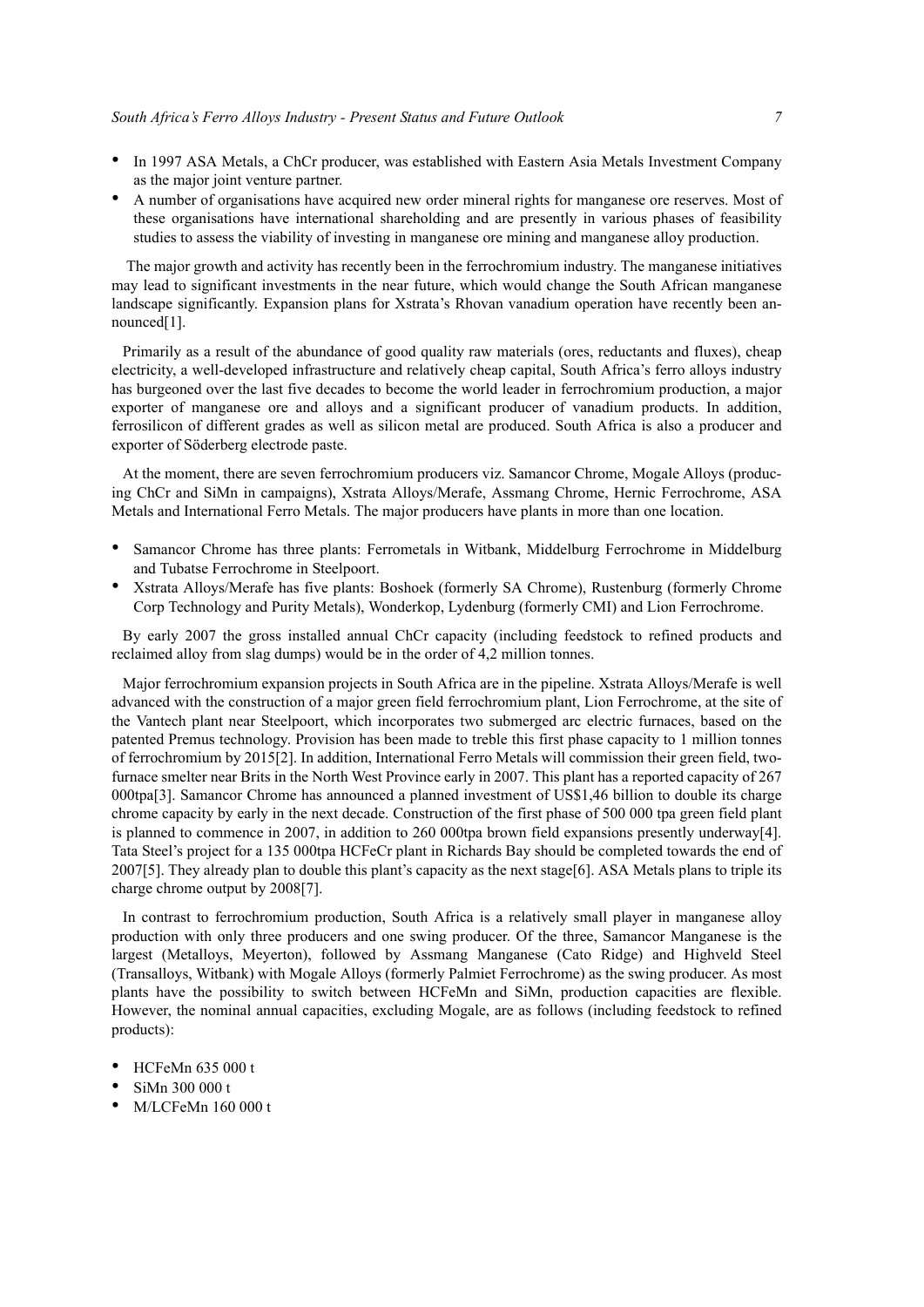In terms of manganese alloy capacity the most significant development was the announcement by Kumba Resources and Samancor Manganese of their joint feasibility study for a 200 000tpa HCFeMn project based on a new process, developed by Kumba Resources's AlloyStream technology. Furthermore, after the recent allocation of manganese ore mineral rights, a number of potential new entrants have embarked on feasibility studies for investment into new manganese ore mining and alloy production facilities.

Ferrosilicon production is small with production mostly for the local market. Rand Carbide (division of Highveld Steel) and Siltech are the only producers of 75% FeSi with a combined estimated annual production capacity of 100 000 tonnes. DMS Powders produces 14/16% FeSi for dense media separation. The only silicon metal producer is Silicon Smelters in Polokwane, part of the Ivensil Group, with an estimated annual capacity of 40 000 tonnes. Apart from low electricity cost, South Africa's competitive benefits to produce silicon alloys are limited.

There are three producers of vanadium based products in South Africa viz. Xstrata Alloys (Rhovan) in Brits, Vanchem (division of Highveld Steel) in Witbank and Vametco, a division of Stratcor, also in Brits. Vametco has the capacity to produce 4 500 t/a Nitrovan®[8], which can be switched to FeV, while the other producers have the capacity and flexibility to produce a range of vanadium products and can vary production between  $V_2O_5$ ,  $V_2O_3$  and FeV. It is thus difficult to estimate the capacity of FeV. The market was in a state of flux at the time of writing, as it had just been announced that the Russian producer, Evraz would effectively purchase the majority stake in Highveld Steel and Vanadium from Anglo American, having also recently acquired Stratcor, which owns Vametco.

## **3. RAW MATERIALS**

South Africa has vast reserves of chromite, manganese ores and vanadiferous ores. This position makes South Africa unique in the world.

#### *3.1 Chromium*

The latest USGS (United States Geological Survey)[9] cites the world resources of chromite as being greater than 12 billion tonnes of shipping-grade chromite, sufficient to meet conceivable demand for centuries. About 95% of the world's chromium resources are geographically concentrated in Kazakhstan and southern Africa. Shipping-grade chromite ore is defined by the USGS as the deposit quantity and grade normalized to 45%  $Cr_2O_3$ . The total global chromite reserves (shipping-grade) are estimated by the USGS at ~474 million tonnes.

According to Cramer *et al*[10] South Africa's chromite reserves probably exceed 75% of the world's economic resources. All the chromite in South Africa is located in the BIC (Bushveld Igneous Complex). The economically viable seams are the LG6 (lower group 6) with a Cr/Fe ratio of 1,5-2, the MG1/2 (middle group 1 & 2) with a Cr/Fe ratio of 1,5-1,8 and the UG2 seam (upper group 2). The UG2 with a Cr/Fe ratio of 1,3- 1,4 is primarily a source of platinum group metals (PGMs). However, with technological innovations (DC plasma arc smelting, improved chromium yields) UG2 is gaining acceptance as source of chromium for ChCr production. Thus, South Africa's chromite reserves can meet increased demands to meet the rapid escalation of ferrochromium production for an almost indefinite period[11].

It should be noted that the South African *in situ* chromites are generally low grade ( $\langle 45\% \, Cr, O_3 \rangle$ ) and low ratio (Cr/Fe<1,6) and are generally friable. The resultant alloys produced from these ores are ChCr, with Crcontent of typically <55%. There is also a general requirement for agglomeration of the ore to render it suitable for efficient charge chrome production. The production of ChCr with lower Cr content also impacts adversely on transport costs per Cr unit.

#### *3.2 Manganese*

As with chromite, South Africa has extensive deposits of manganese ore, mostly concentrated in the Kalahari Manganese Fields in the northwestern region of the country. Again, quoting the USGS[9], South Africa has about 80% of the world's identified resources. The table below lists the countries with major reserves.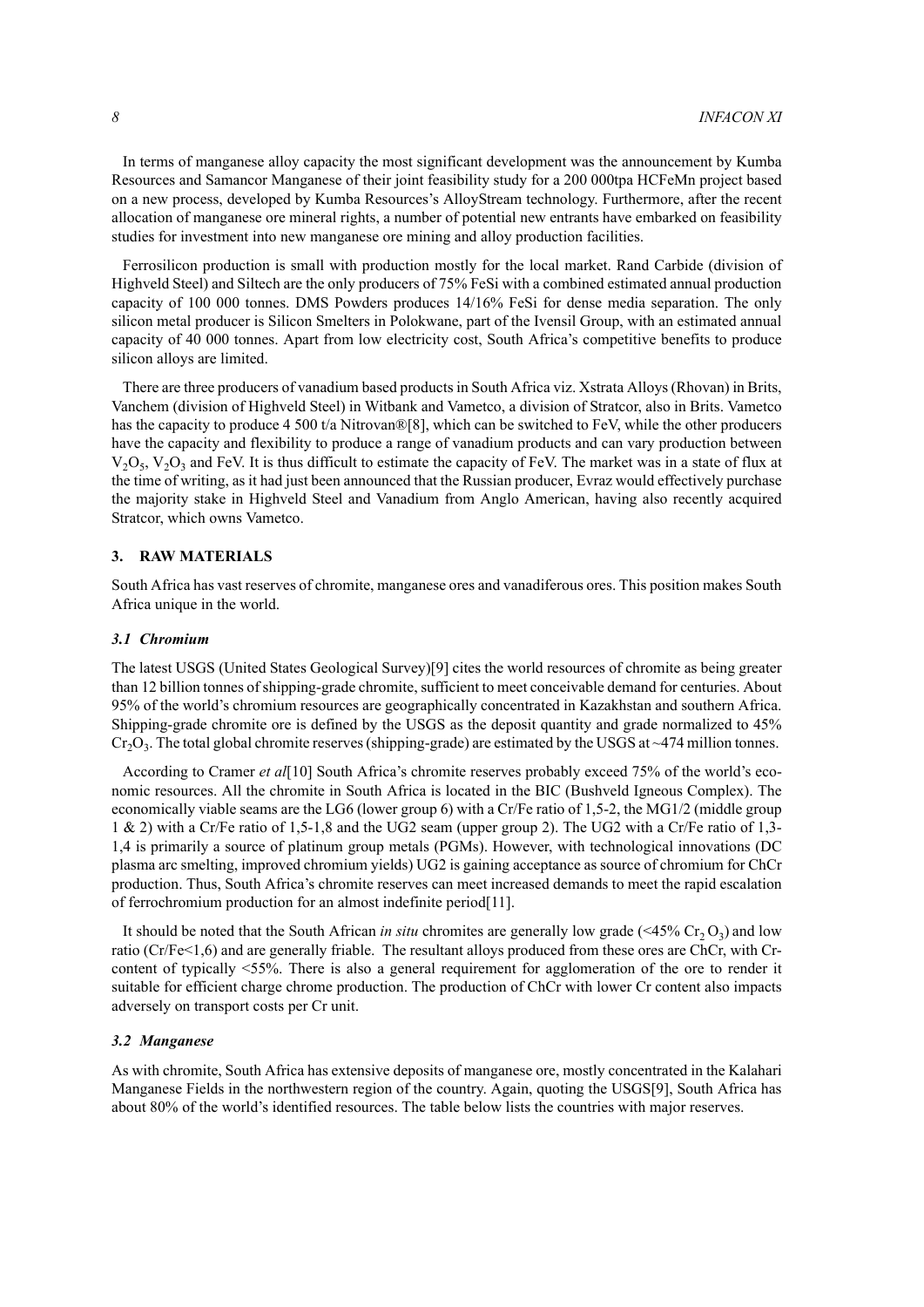| Country       | Reserves (thousand tonnes) | Reserve base (thousand tonnes) |
|---------------|----------------------------|--------------------------------|
| Australia     | 68 000                     | 130 000                        |
| <b>Brazil</b> | 23 000                     | 51 000                         |
| China         | 40 000                     | 100 000                        |
| Gabon         | 20 000                     | 160 000                        |
| India         | 93 000                     | 160 000                        |
| Mexico        | 4 0 0 0                    |                                |
| South Africa  | 32 000                     | 4 000 000                      |
| Ukraine       | 140 000                    | 520 000                        |
| Other         | Small                      | Small                          |
| Total         | 430 000                    | 5 200 000                      |

**Table 2: Manganese reserves of the world**

The South African deposits are either of the carbonate type (low grade, high Mn/Fe-ratio) containing about 38 %Mn and 4%Fe or of the siliceous type (high grade, low Mn:Fe-ratio) containing 40–48%Mn and 18– 12%Fe. A notable feature of both types of ores is the low impurities (P, S) and the physical competence of the ore. By blending the two types of ores, all commercial grades of ferromanganese can be produced, although high grade, high ratio ores have in the past been imported in small quantities for special campaigns.

The carbonate type ore is amenable to sintering and as a result, Samancor Manganese established an onstrand cooling sintering plant for Mamatwan ore at the mine with a capacity of 500 000 t/a[12]. Recently, the plant capacity was increased to  $\sim$ 1 million tonnes by the addition of a sinter cooler, thereby utilising the full strand for sintering.

Manganese ore is thus not a constraint for South Africa's ferromanganese industry. Furthermore, the Government has recently allocated extensive reserves in the Kalahari Manganese Field to BEE (Black Economic Empowerment) consortia. It is thus likely that ferromanganese production capacity will be increased in the foreseeable future. The logistic constraints that the industry is experiencing are described elsewhere.

#### *3.3 Vanadium*

In contrast to ferrochromium and ferromanganese, ferrovanadium can be produced from a number of feedstock materials, including titaniferous magnetite, vanadiferous pig iron slags, spent catalysts and oil residues. The vanadium content of the host rock is very low compared to chromite or manganese ore – usually in the order of 2%.

The USGS estimates the world resources of vanadium to exceed 63 million tonnes[9]. Because vanadium is usually recovered as a byproduct or co-product, demonstrated world resources of the element are not fully indicative of available supplies. The following table gives the reserves and reserve base for vanadium:

| Country                | <b>Reserves</b>      | <b>Reserve base</b>  |  |
|------------------------|----------------------|----------------------|--|
|                        | (tonnes contained V) | (tonnes contained V) |  |
| China                  | 5 000 000            | 14 000 000           |  |
| Russia                 | 5 000 000            | 7 000 000            |  |
| South Africa           | 3 000 000            | 12 000 000           |  |
| $\overline{\text{US}}$ | 45 000               | 4 000 000            |  |
| Other                  |                      | 1 000 000            |  |
| Total                  | 13 000 000           | 38 000 000           |  |

**Table 3: Global vanadium reserves and reserve base**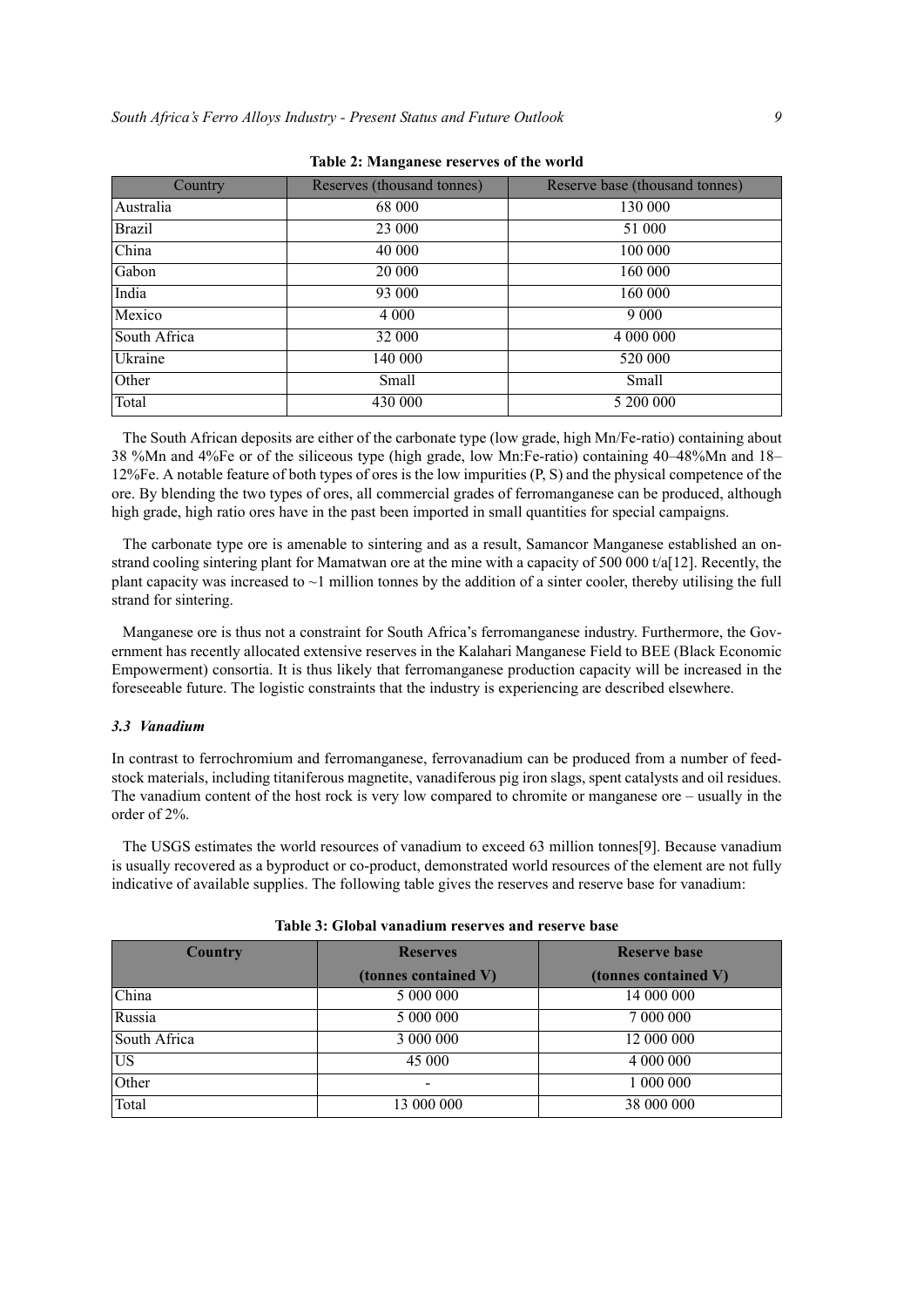The feedstock for vanadium production in South Africa is titaniferous magnetite. In the case of Xstrata, the conventional process is used, viz. magnetite is roasted and the vanadium leached and precipitated from the solution whereas Highveld Steel & Vanadium Corporation uses a combination of slag from the iron plant and magnetite from the Mapochs mine as feedstock. In any event, South Africa has sufficient reserves to support the local industry for the foreseeable future.

#### *3.4 Reductants*

South Africa has been self sufficient for many years with respect to reductants for the production of ferro alloys. However, in recent years it has become necessary to import metallurgical coke, mostly from China (mainly for chrome alloys) and Zimbabwe(mainly for manganese alloys). The reasons for this can be ascribed to the rapid increase in ferro alloy production capacity, no growth in coke production capacity in South Africa in recent years and the trend towards closed furnaces (which generally require more coke), mostly for environmental reasons. As an example, the increase in specific coke consumption for ChCr production has increased from 0,31 tonnes to 0,33 tonnes over the last few years. Specific char consumption has also increased by 0,2 tonnes at the expense of coal. This increased consumption of char/gas coke has resulted in a large increase in manufacturing capacity in South Africa over the past decade. Xstrata Alloys has developed a dominant position in this market. There has also been a tendency to increase the usage of anthracite in ferro alloy production. Applications for anthracite have been mainly in DC ChCr furnaces and smaller AC ChCr and manganese alloy furnaces. For economic reasons the usage of metallurgical coal is maximised within the constraints that are experienced with the use of coal on larger, closed furnaces.

Not only is the type of reductant important, but also the properties of the reductants for successful ferro alloy production. This is more so for e.g. ferrochromium production where low phosphorus and sulphur contents are necessary in order to meet the alloy specifications.

The table below gives typical properties of reductants for ferro alloy production.

| Characteristic    | Anthracite | Char/Gas coke | <b>Coal</b> | Chinese ChCr<br>coke | <b>SA ChCr coke</b> |
|-------------------|------------|---------------|-------------|----------------------|---------------------|
| Volatile matter % | $6-10$     | $1 - 2$       | $18 - 25$   |                      |                     |
| Ash $%$           | 15         | 19            | 11          | 14                   | 16                  |
| Fixed carbon %    | 80         | 80            | 56          | 85                   | 83                  |
| Sulphur %         | 0.6        | 0,2           | 0.8         | 0.6                  | 0.7                 |
| Phosphorus %      | 0,004      | 0,009         | 0,009       | 0,013                | 0,009               |
| Reactivity        | 23,1       | 56,8          | n/a         | 23,90                | 45,40               |

**Table 4: Typical properties of selected carbon reductants used in ferro alloy production**

Metallurgical coal is mostly obtained from mining the No. 1, 2 lower and 5 coal seams in the Witbank basin and contains typically less than 0,7% sulphur and 0,012% phosphorus.

The ferro alloy industry is presently facing two challenges: (i) insufficient local coke production capacity, resulting in producers having to import coke and (ii) perceived supply constraints of low phosphorus, low sulphur coals for use as such or for conversion into coke, gas coke and char.

As far as the former is concerned, Mittal Coke & Chemicals announced the installation of a new coke battery situated at the Newcastle Works in Kwazulu Natal with a capacity of 450 000 t/a. The coking coal will be sourced from the Grootegeluk mine and also from Kwazulu Natal. The output of the battery will primarily be for ferrochromium and ferromanganese production in South Africa. The plant is scheduled to come on stream during October 2006. There are also indications of coke production by other major players such as Xstrata and Kumba Resources in South Africa and Moatize in Mozambique.

As far as the latter is concerned, it is likely that with promulgation of the Mineral and Petroleum Resources Development Act (Act 28 of 2002), deposits of metallurgical grade coals previously held but not exploited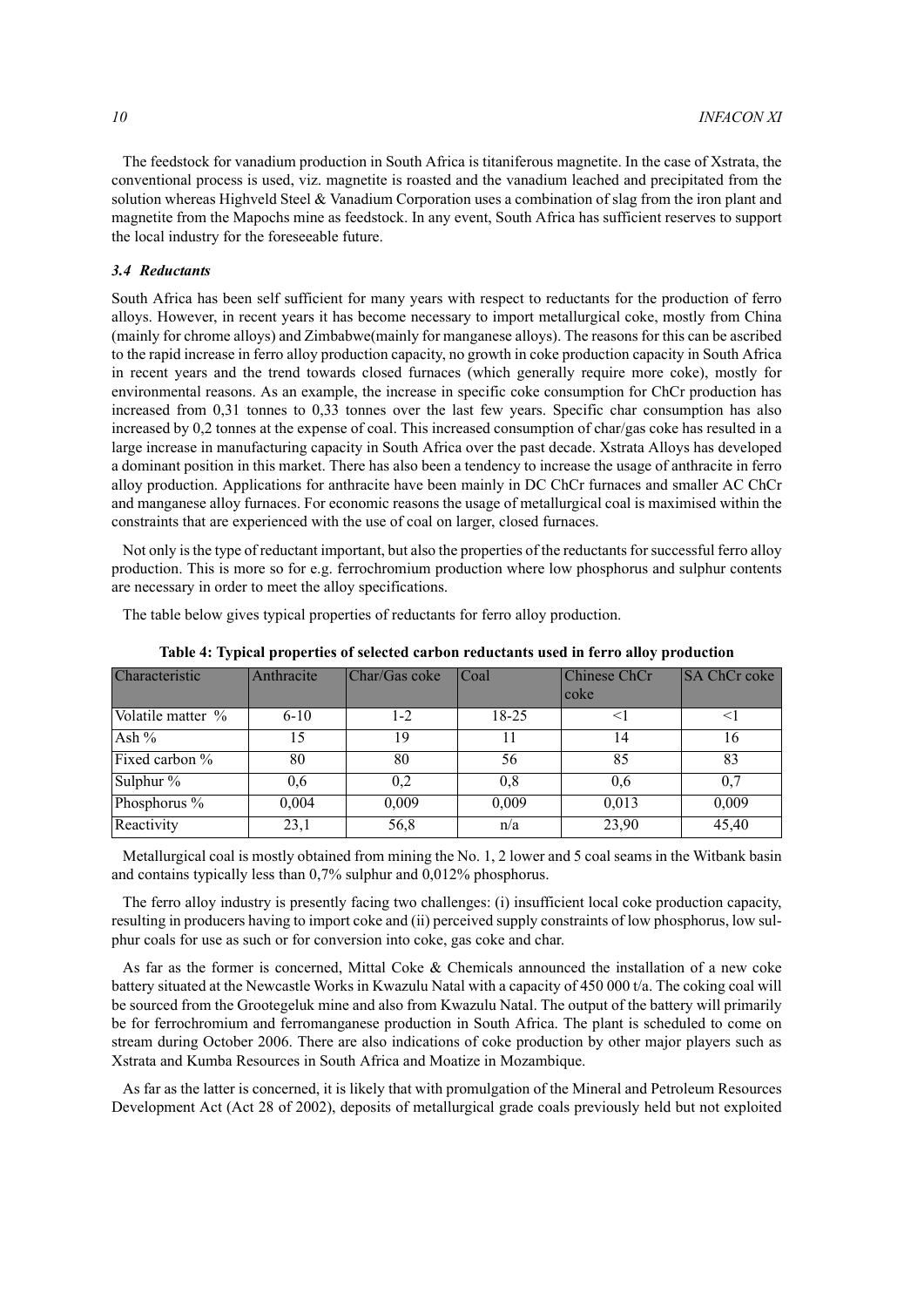by the big mining conglomerates will be allocated to small BEE entrepreneurs who have previously not had access to such resources. These deposits could be mined efficiently on a small scale, thus providing the reductants for ferro alloy production. This will make more metallurgical coal available, much of which presently disappears in steam coal exports and feedstock to power stations.

With the depletion of reserves in the existing coalfields over the next 15 years, the production of coal will shift to the vast coalfields of the Waterberg reserves in the Northern Province. Thus, for the foreseeable future, South Africa should be self-sufficient as far as carbon reductants are concerned.

#### **4. TECHNOLOGY**

There are a number of factors driving the development and implementation of technologies in the South African ferro alloy industry, some of which are discussed in more detail elsewhere in this paper. The rising real costs of electrical energy, coke and environmental compliance are the major concerns, but any technical solutions will need to maintain high levels of furnace availability. The economics are very sensitive to furnace availability and careful consideration has to be given to the implementation of new technologies, delivering for example increased unit capacities (annual tonnes installed) or higher intensities  $(kW/m<sup>2</sup>)$ , not to negatively affect furnace availability[13]. The implementation of the Kyoto Protocol by the European Union provides significant opportunities for the ferro alloy industry in South Africa to implement CO<sub>2</sub> reduction technologies which could be traded in terms of the Clean Development Mechanism (CDM), the so called "carbon credits" which are currently valued at  $14/14$  CO<sub>2</sub> equivalent [14]. The installation of an electricity generation facility driven by the CO-rich furnace gas is an obvious means of achieving a  $CO<sub>2</sub>$  saving and has been implemented successfully at the Metalloys plant of Samancor Manganese[15].

The technologies for the chromium, manganese, silicon and vanadium sectors will be reviewed in order of the stage of development (currently installed, ready-for-implementation, under-development or conceptual). Details of the different furnaces are shown in Table 1.

#### *4.1 Chromium*

The submerged-arc furnace is still the dominant technology for ChCr and ferrosilicochromium (FeSiCr) production, although there are two DC open-bath furnaces producing ChCr. The technology variations revolve largely around the upstream ore processes

The friable nature of the South Africa chromites necessitates some form of agglomeration before being charged into large, closed furnaces in particular. The simplest process consists of agglomeration of the ore by pelletising, briquetting or Xstrata's "block" process[16], which uses brick making techniques, followed by cold charging to the submerged-arc furnace together with lumpy reductants and fluxes. Many of these furnaces are still open or semi-closed which obviates energy recovery from the furnace gas and increases the  $Cr<sup>6+</sup>$ content of the furnace dust emissions[13][17]. For this reason approval requirements for newly built open or semi-closed furnaces are extremely stringent.

The patented Outokumpu process[13][18]for pelletising, sintering and preheating is widely used and includes the steps of ore-milling, blending with coke fines and a suitable binder, pelletising, sintering and preheating in a shaft furnace which gravity feeds a submerged arc furnace. The closed furnace allows the capture of the CO-rich furnace gas, which is then used to fuel the pre-heating shaft furnace and the sinter furnace. Presently 9 pelletising and sinter plants and 7 preheaters will have been built on ChCr plants in South Africa by early 2007, with more in the pipeline

The first SRC process (originally patented by Showa Denko) was installed in South Africa in 1977 and utilised a rotary kiln to pre-reduce composite pellets of milled chromite and coke fines to achieve as high as 70% Cr metallization[19] which was then fed hot to a closed submerged arc furnace. The Premus process[16] is an improvement on this technology by Xstrata and is the basis of their major expansion (Project Lion), which is scheduled for commissioning late in 2006.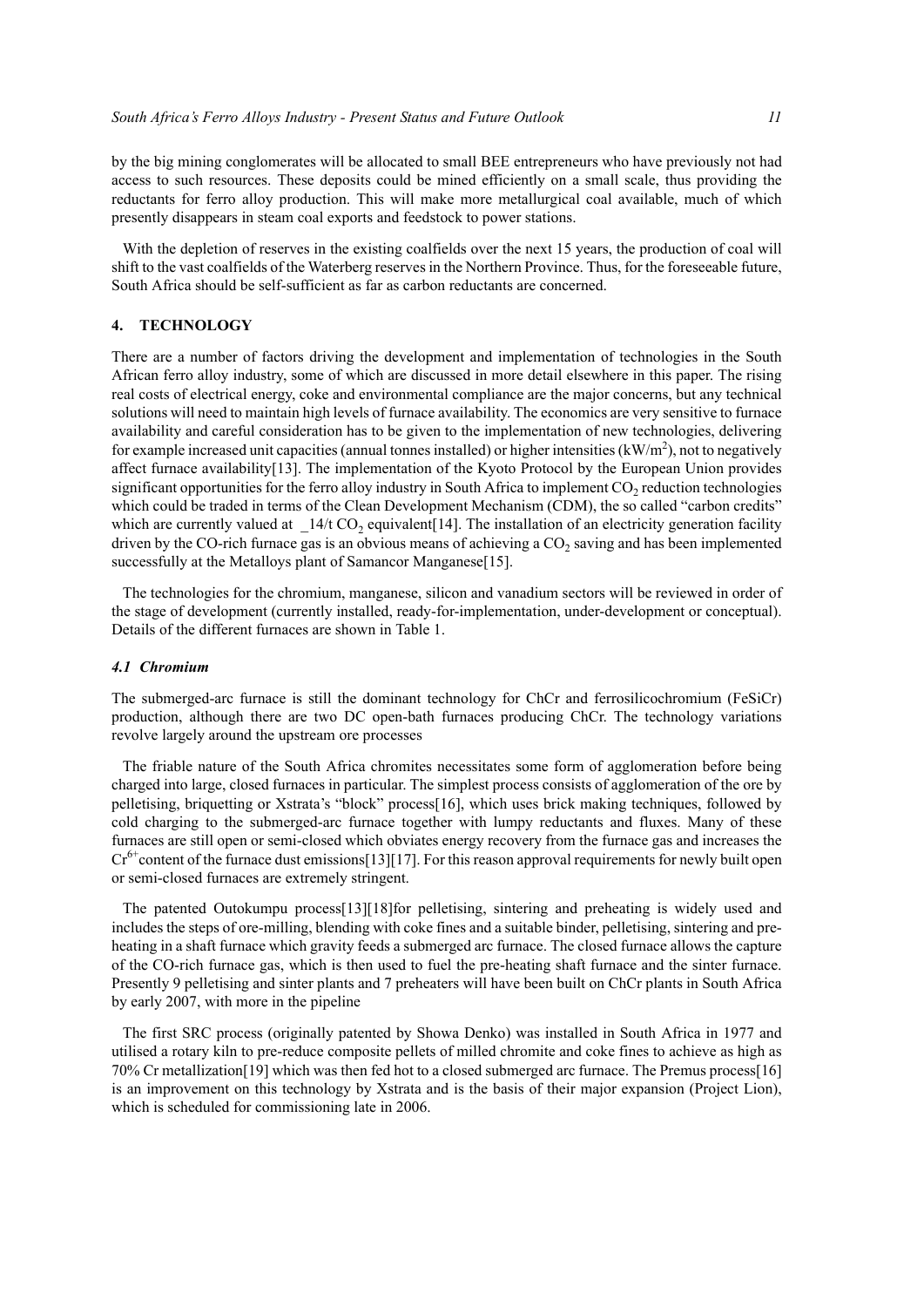The DC open-bath furnace has been in use since 1983. It utilises 100% ore fines and requires no coke or char but suffers from higher energy losses through the roof and upper side-walls as well as lower availability due to the time lost to make electrode additions[13]. The raw material feed is dried and then fed through the hollow graphite electrode. The present two DC furnaces are operated at 32 and 40MW respectively, although the latter is in the process of being upgraded to 60MW. A number of feasibility studies are underway for the installation of further DC furnaces. Extensive work has been conducted on the preheating of chromite ore fines in different kiln configurations and the potential exists to achieve significant improvements to the electrical energy consumption of the DC furnace by implementing the preheating step.

The implementation of the Krupp-developed CDR technology by MS&A in the late 1980s, and further developed by Samancor Chrome in the 1990s, was later abandoned before it could be fully developed to its ultimate potential. The technology was based on direct reduction of unagglomerated chromite ore in a rotary kiln and hot fed to a smelting/melting furnace. This is an example of the harsh financial demands of the ferrochromium commodity cycle not allowing a technology development process proceeding to full fruition.

Large-scale test work and detailed engineering have been conducted on a process to pre-heat chromite ore fines in a series of cyclones fired by cleaned furnace gas and then fed to a DC open-bath furnace[20].

Concepts under investigation include Söderberg electrodes for DC furnaces, energy recovery from molten slags, hydrocarbon-based pre-reduction in a fluid-bed and rotary hearth furnace pre-reduction of composite pellets[21].

A plant was installed at Samancor Chrome in 1986 to produce MCFeCr from molten ChCr in a steam/oxygen blown CLU converter[22].

LCFeCr is produced by reacting FeSiCr with a chromite/lime melt in a classic Perrin process at Samancor Chrome's Middelburg Ferrochrome plant[22].

#### *4.2 Manganese*

Currently HCFeMn and SiMn alloys are produced in submerged-arc furnaces fed with a cold charge of sintered ore, lumpy ore, fluxes and lumpy coke/coal reductants. The use of closed furnaces has allowed the installation of an in-plant electrical power generation facility fired by the CO-rich furnace off-gases. This makes a substantial improvement in overall process efficiency and lowers the total CO<sub>2</sub> emission per ton of alloy.

Extensive research and development has been conducted to improve on the classic submerged-arc furnace process, but these efforts have not been successful. The low-shaft blast furnace, the DC open-arc furnace and the COREX process were tested at pilot plant scale. The relatively high vapour pressure of manganese at temperatures above 1 450°C has resulted in higher Mn losses to the off-gas system for open-bath smelting processes compared to the submerged-arc furnace.

Another feature of manganese thermodynamics is the chemical stability of MnO which has limited attempts to pre-reduce manganese ores in the solid state to metallic Mn. However recent work[23] utilising methane has shown promising results at laboratory scale, which warrant further investigation. Thermodynamic studies[24] have shown that pre-heating to 600°C or pre-reduction to MnO can achieve savings in electrical energy consumption of  $\sim$ 20% whereas pre-reduction to metallic Mn could more than double this saving. Manganese ores have relatively low melting points, which has led to suggestions that the ore be pre-melted perhaps in a flame cyclone reactor at 1 400°C before being reduced in an open-bath electric furnace.

MCFeMn and LCFeMn are produced at three operations in South Africa. Two of the plants use converterrefining processes, whilst the third utilises the Perrin-type process where silicomanganese and lime-ore melt are reacted to produce MCFeMn. Metalloys has an installed plant for the production of LCFeMn, utilising Japanese technology.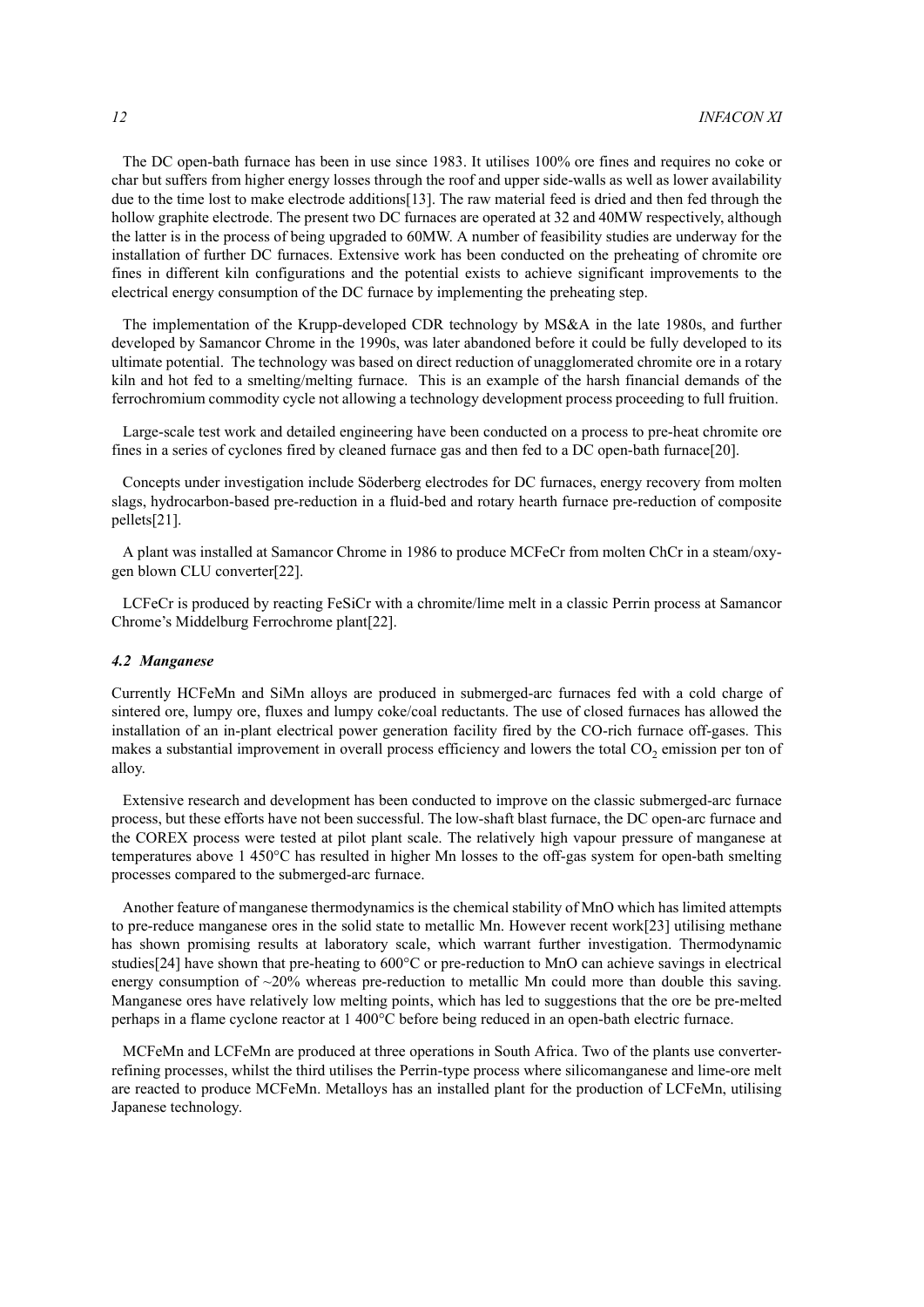#### *South Africa's Ferro Alloys Industry - Present Status and Future Outlook 13*

A new process for the production of HCFeMn has recently been announced[25] known as the AlloyStream process which aims at utilising ore fines, reducing coke and electrical energy consumption to achieve a claimed 30% reduction in production costs. The technology has been developed by Kumba Resources and is based on the innovative use of induction heating technology. Kumba Resources and Samancor have undertaken a joint feasibility study for a 200 000tpa HCFeMn project based on this technology, following the successful demonstration of the technology at Kumba's purpose-built pilot plant in 2005.

## *4.3 Vanadium and Silicon*

The submerged-arc furnace remains the technology of choice for both Si metal and FeSi production as a burden of carbon containing material above the smelting zone is essential to avoid large silicon losses via gaseous SiO. Improvements continue to be made in process control resulting in significant savings in energy and raw materials. Advances have also been made in the critical area of electrode performance for silicon production while post-taphole techniques have improved final product quality and yields.

Ferrovanadium production has shifted from predominately autothermic processes utilizing  $V_2O_5$  to endothermic processes carried out in electric furnaces from  $V_2O_3$ , thereby achieving savings in aluminium consumption. The plants in South Africa use both AC and DC technology for the production of FeV.

#### *4.4 Concluding Comments on Technology*

The technological development of the South African ferro alloy industry over the past few decades and direction for the future can probably summarised by the following trends:

- Increasingly stringent environmental legislation and enforcement have decreased the pollution and particulate emission levels from ferro alloy plants quite dramatically.
- Electricity tariff models, which all incorporate severe price premiums during the winter months, have resulted in producers rescheduling their production profiles to minimise the effect of electricity costs.
- Concerns about possible increases in electricity costs, increased international coke prices and limited available coke and metallurgical coal have forced producers to reconsider their technology options.
	- o Since 1998 a total of 7 large, closed ferrochromium furnaces have been equipped with preheaters, utilising furnace gas.
	- o A total of 9 pelletising and sinter plants have been installed to agglomerate chromite, which improves energy and metallurgical efficiencies. These plants provide sintered pellets to both new and existing furnaces.
	- o A feature of the new Xstrata Lion project for ferrochromium production is its reduced dependence on electricity and coke.
- There has been a gradual move away from furnace technologies with low efficiencies.
	- o Almost all new furnaces are closed and utilise agglomerated, primarily sintered and pelletised, ore feed.These include furnaces by Assmang Chrome, Merafe, Hernic Ferrochrome and IFM. Tata Steel opted for agglomeration via the briquetting route.
	- o Two DC arc furnaces for ferrochromium production have been commissioned by Samancor Chrome since 1996. Major features of these furnaces are high chromium yields, utilisation of lower grade fine chromite, and also cheaper reductants. More DC furnaces are in different phases of project planning.
- There has been a general movement towards larger furnaces. These furnaces are all closed and linked to agglomerated ore feed and some to preheating.
	- o Hernic Ferrochrome has installed a 78MVA closed furnace, producing ChCr from preheated sintered pellets. This furnace currently operates at the highest operating load of all ferrochromium fur-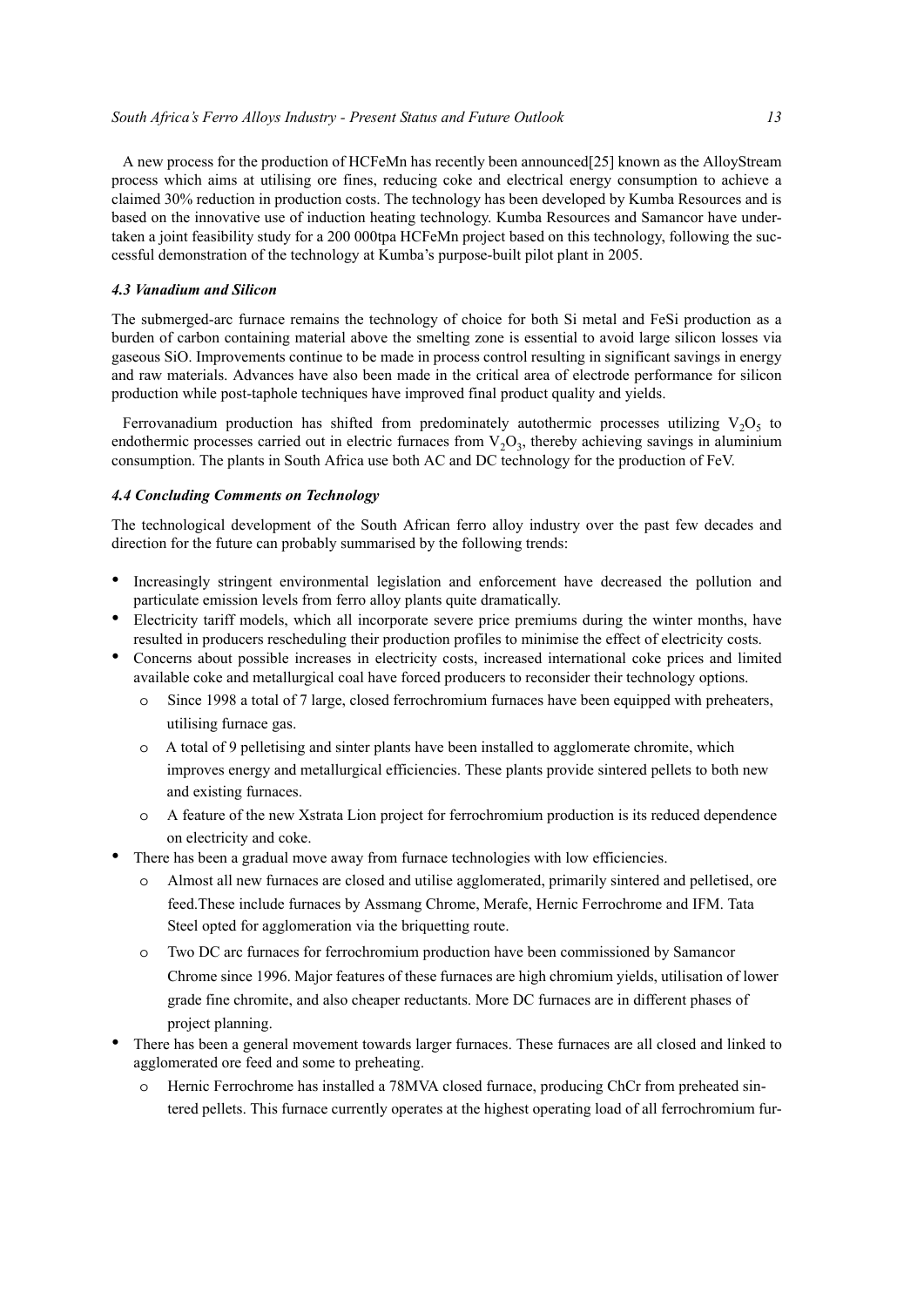naces worldwide.

- o Several furnaces at Samancor, Merafe, Assmang Chrome and IFM have been newly installed or upgraded to levels of between 54 and 66MVA.
- There have been tentative steps towards testing new technology frontiers. The AlloyStream technology is being exploited in co-operation with Samancor Manganese for the production of HCFeMn. The details of this process are protected by confidentiality and intellectual property arrangements.
- New investments in the manganese and silicon based alloys have been limited and no new furnaces have been built in the last few years. The only exception is a medium-sized SiMn furnace at Samancor Manganese commissioned recently. The AlloyStream project will be the first substantial capacity expansion project, although Assmang Manganese and Siltech are also considering new furnaces.

In summary, technology developments in the ferro alloy industry have mainly been refinements and improvements of conventional submerged-arc technology, the introduction of viable DC furnaces for ferrochromium production, and the announcement of new technology for HCFeMn production. The future will demand further improved efficiencies and economies of scale. It is thus conceivable that large, closed submerged arc furnaces, improved preheating processes and a new generation DC arc furnaces will be the technologies of choice for the foreseeable future.

# **5. REGULATORY ENVIRONMENT**

# *5.1 A Brief history of mining law in South Africa*

The Dutch were the first European settlers to come in large numbers to South Africa and with them they brought the Dutch law, which in turn was based on Roman law. The basic rule in Roman law as it applies to land ownership is "*cuius est solum eius est usque ad coelum et usque ad inferos*", which means in essence that the owner of the land owns everything above and below the land[26].

The discovery of diamonds in the late nineteenth century lead to the concept of severance, in which the ownership of the land and the mineral rights could be separated. This was enacted in the Deeds Registry Act No 47 of 1937[26]. The Gold Act No. 1 of 1871 of the Zuid-Afrikaansche Republiek reserved the right to mine precious metals and stones to the State. Rights over the minerals in the Kalahari Manganese fields resided with the State from 1967.

## *5.2 The White Paper*

The white paper (Mineral and mining policy for South Africa white paper, October 1998) is a critical policy document written with a backdrop of a gold industry under threat and increasing liberalisation of regulations in other mineral rich countries. It led to a major change in South African mining law. The State clarified here that it has no intention to nationalise the mining sector. However, government stated its intention to enhance equity in ownership and management of mining companies.

Specific recommendations regarding proposed government policy include:

- Lower royalty rates for projects that include beneficiation
- The requirement from business of export parity pricing
- Assurance of government commitment to stability in cost of public services and goods
- Assurance of state support for research in beneficiation techniques
- Effective dissemination of non-confidential, State-held information that could promote beneficiation
- Research and training programs to produce necessary skills
- Review of policies and regulations that constrain downstream development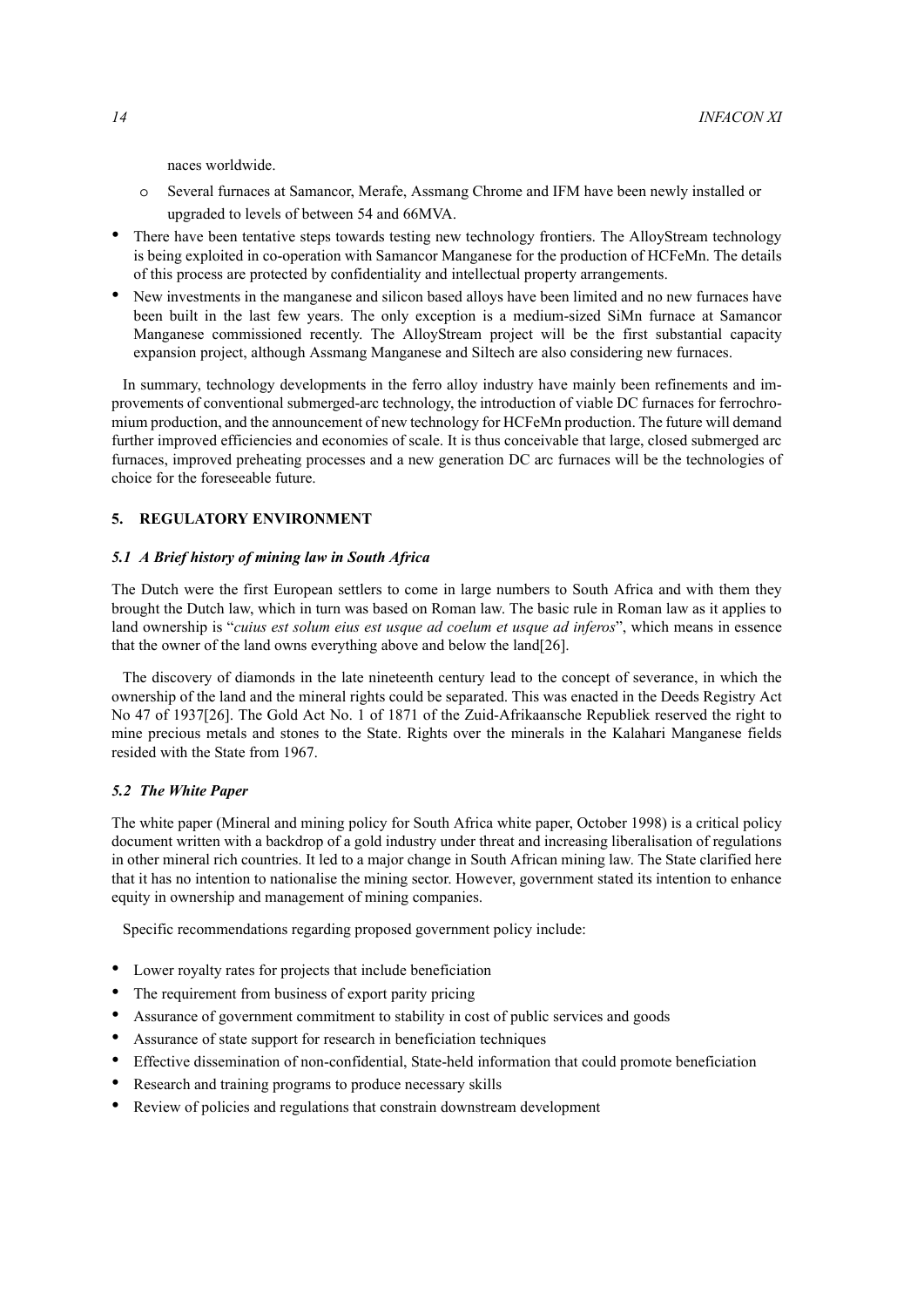# *5.3 The Mineral and Petroleum Resources Development Act (Act No. 28 of 2002)*

Firstly the Act recognises the need to expand opportunities for historically disadvantaged peoples. The objectives of the Act allow for State custodianship over all mineral and petroleum resources inSouth Africa, promotion of economic growth and development of these resources and expanding of opportunities for the historically disadvantaged. The objectives also ensure security of tenure concerning prospecting, exploration, mining and production operations. Finally they ensure that holders of mining and production rights contribute to the socio-economic development of the areas in which they are operating. It allows the Minister to issue rights to prospect, mine and explore and in so doing it nullifies the concept of 'mineral right". Much of the act deals with the application for and granting of licences for reconnaissance, exploration and mining. Granting of such rights will be on a "first come first served" basis. Quebec brought in a "first come first served" system in the Mining Act of 2000 (www.mrn.gouv.qc.ca, 2003).

Schedule II to the Act provides for certain "Transitional Arrangements" which facilitate the conversion of rights previously held under the Minerals Act of 1991. These are collectively referred to as "old order rights" and consist of three different types of rights, namely:

- An "old order mining right"
- An "old order prospecting right"
- An "unused old order right"

An "old order mining right" continues in force for a period not exceeding five years from the promulgation date. Within this period, the holder of the "old order mining right" must lodge the right for conversion to the new form of mining right. Such an application would need to contain an undertaking as to the manner in which the holder will give effect to the empowerment objectives of the Act. An "unused old order right" continued in force for a period not exceeding one year after the promulgation date during which time the holder of an "unused old order right" had the exclusive right to apply for a prospecting right or a mining right under the Act. These rights have now lapsed as the conversion period expired on 30 March 2005.

#### *5.4 The Mining Charter*

The Mining Charter[27] was officially unveiled in October 2002. The process was one of discussion at a forum at which government as well as industry and labour was represented. The Charter is a proactive strategy to foster and encourage transformation of the mining industry through

- Promoting indigenous participation in mining ventures
- Human resource development
- Employment equity/ co-management
- Housing and living conditions
- Mine communities  $&$  rural development
- Procurement
- Beneficiation

The Charter commits all stakeholders in the mining industry to transferring 15% of assets to black ownership within a five-year target period and 26% within ten years. In the clarification document issued by the relevant department it was made clear that where the State was the owner of the "old order mineral rights" (the case for the Kalahari manganese field) it would require a 51% BEE participation to be instated during the one year transition period.

## *5.5 The Mining Charter Scorecard*

In addition, government indicated that it would issue a Scorecard against which companies could gauge their BEE credentials. The 3 page Scorecard was unveiled on 18 February 2003. Guidelines for mining companies operating in South Africa on how to measure their progress in meeting the requirements of the Mining Charter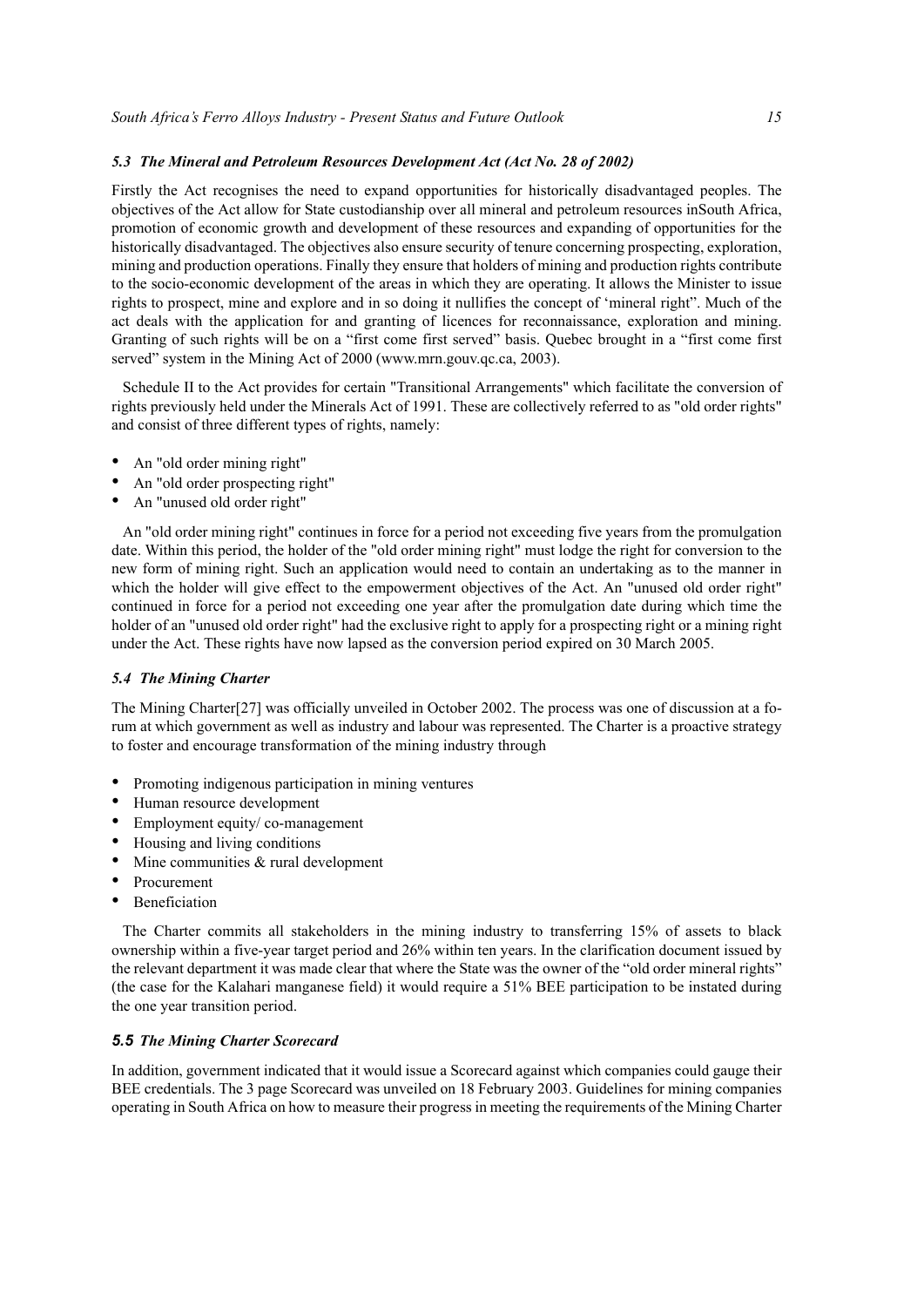are listed. Each provision of the scorecard must be met, although there is a degree of latitude in the area of ownership transfer and beneficiation – provisions that were negotiated to have scope for interplay.

#### *5.6 New Legislation*

On 30 September 2003 the Minister was reported as indicating that beneficiation incentives would be tied to the Charter through the Beneficiation Bill[28]. The Minister said that this would allow companies to offset beneficiation against empowerment ownership commitments over and above the minimum equity target agreed on.

Cabinet approved the release of the Royalty Bill for comment on 20 March 2003. The Bill recognised the State's right to charge royalties on mineral production to compensate the nation for the 'loss' of these resources. The Bill proposed royalties on gross revenue ranging from 1-8%. Royalties are to be paid quarterly once new order mineral rights have been granted. The royalties were to be considered as an operating expense and therefore be tax-deductible. It was proposed that exemptions might be granted where the royalty could cause risk of retrenchments. The Bill was withdrawn and is expected to be released under a new form in mid 2006, and to come into power in 2007.

#### *5.7 Beneficiation of Manganese and Chromium*

The Department of Minerals and Energy together with Mintek and Industry have been in discussion for some time in regard to the beneficiation offset against the equity provision of the Mining Charter. Through these discussions the base form for manganese has been set at ferromanganese (except in the case of chemical manufacturing e.g. electrolytic manganese dioxide, or the manufacture of manganese metal), whilst that for chromium has been set at ferrochromium (except in the case of chemical manufacturing). Offset percentages for value addition beyond the base form are still being discussed.

#### *5.8 Environmental Legislation*

South Africa has adopted standards for the protection of the environment in line with most First World countries[29]. This has had a significant effect on the requirements for the disposal of the slags and dusts produced by the ferro alloy industry. Provision has also been made to conduct comprehensive Environmental Impact Assessments (EIA) before licensing new plants to ensure that all risks and impacts are subject to public scrutiny. While this inevitably increases the time required to proceed with new plant construction, and also significantly increases the capital and operating costs to be compliant, it positions the country to meet the increasingly demanding international environmental requirements. The ferro alloy industry has responded very positively to these challenges and a number of initiatives have been made to develop environmentally safe products from the dusts and slags such as aggregate, bricks and soil conditioners[29].

# *5.9 Summarised Conclusions on Regulatory Environment*

South Africa has made a major change to the laws regarding mineral rights that has brought it into alignment with other countries in the world and in addition is endeavouring to create opportunities for previously disadvantaged South Africans to benefit more broadly and meaningfully from the exploitation of the country's mineral wealth. This is likely to have the effect of increasing the number of ferro alloy producers, within the constraints of international markets. This has already taken place in the ferrochromium industry and the ferromanganese industry is following suit. The culmination of the additional regulatory requirements on new investors in the ferro alloy industry is, however, often perceived by the investors as cumbersome.

In summary, although the ferro alloy industry is operating in a substantially different regulatory environment, these changes are a result of a robust consultation process, aimed at the ultimate benefit of the industry and all role-players are committed to the equitable growth of the industry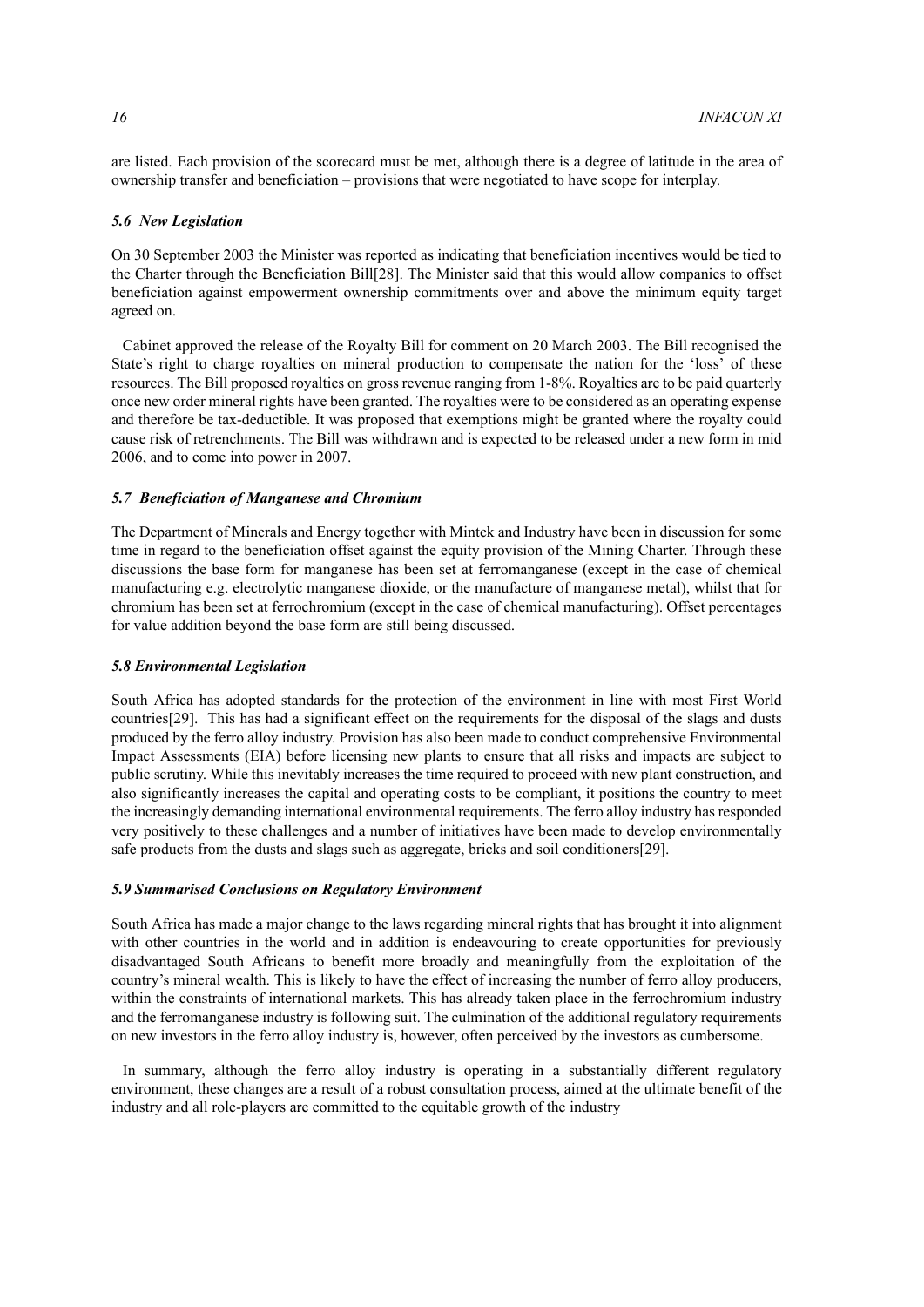# **6. INFRASTRUCTURE AND LOGISTICS**

#### *6.1 Roads, Railways, Ports*

"The freight system in South Africa is fraught with inefficiencies at system and firm levels. There are infrastructure shortfalls and mismatches; the institutional structure of the freight structure is inappropriate, and there is a lack of integrated planning. Information gaps and asymmetries abound; the skills base is deficient, and the regulatory frameworks are incapable of resolving problems in the industry". This bold and frank statement comes directly from the South African Minister of Transport[30][31]. Despite efforts to improve the efficiency of South Africa's ports and rail utilities, the country's transport infrastructure has been found inadequate of supporting higher export volumes to take advantage of the commodities boom led by China's surging industrial output[32]. Whilst the South African rail and road infrastructure has been effective and sufficient until a decade or two ago, accelerated economic growth and lack of adequate maintenance and upgrading have now rendered the transport system in need of urgent and comprehensive corrective measures. In 2006 South Africa was rated 44<sup>th</sup> out of 60 countries in Swiss business school IMD's world competitiveness ranking, but its run-down transport infrastructure was only rated  $58<sup>th</sup>[32][33]$ .

The National Freight Logistics Strategy document published by the Department of Transport in September 2005 is a response to the freight system's inadequacies. This document identifies the main cause for this failure an inappropriate institutional and regulatory structure that does not punish inefficiency and reward efficiency[30]. Overall logistics costs in South Africa are at the relatively high level of 15,2% of GDP[34] compared to the USA level at 9,8%[35]. Chronic congestion at ports is frequently experienced[32] and movement away from rail transport to road transport has become common practice[30][34][36][37]. The market share of road transport compared to rail transport increased from 65% in 1990 to 75% in 2004[36], placing strain on the road network in terms of congestion, deteriorating condition of roads and road accidents. In 2004 the total tonnage of road freight in South Africa was 1 037 million tonnes over an average transport distance of 270km, whilst the total tonnage for rail freight was 202 million tonnes over an average distance of 600km. South Africa presently moves 300 billion ton-kilometres. The fact that this number is estimated to increase to 400 in 2010 and 1 000 in 2050[34], emphasises the challenge ahead.



*Figure 1: Rising SA Rail and Port Costs 2002-2005*

From a ferro alloy perspective, existing producers are experiencing constraints in terms of reliable rail transport for their products to the ports, delays at the ports, and generally increasing logistics costs for the transport leg from the plants to the ports. BHPBilliton indicated recently that capacity limitations within South Africa's railways and port system were a major constraint to the development of its manganese business and called for a South African mining industry initiative to deal with the problem[38]. An indication of the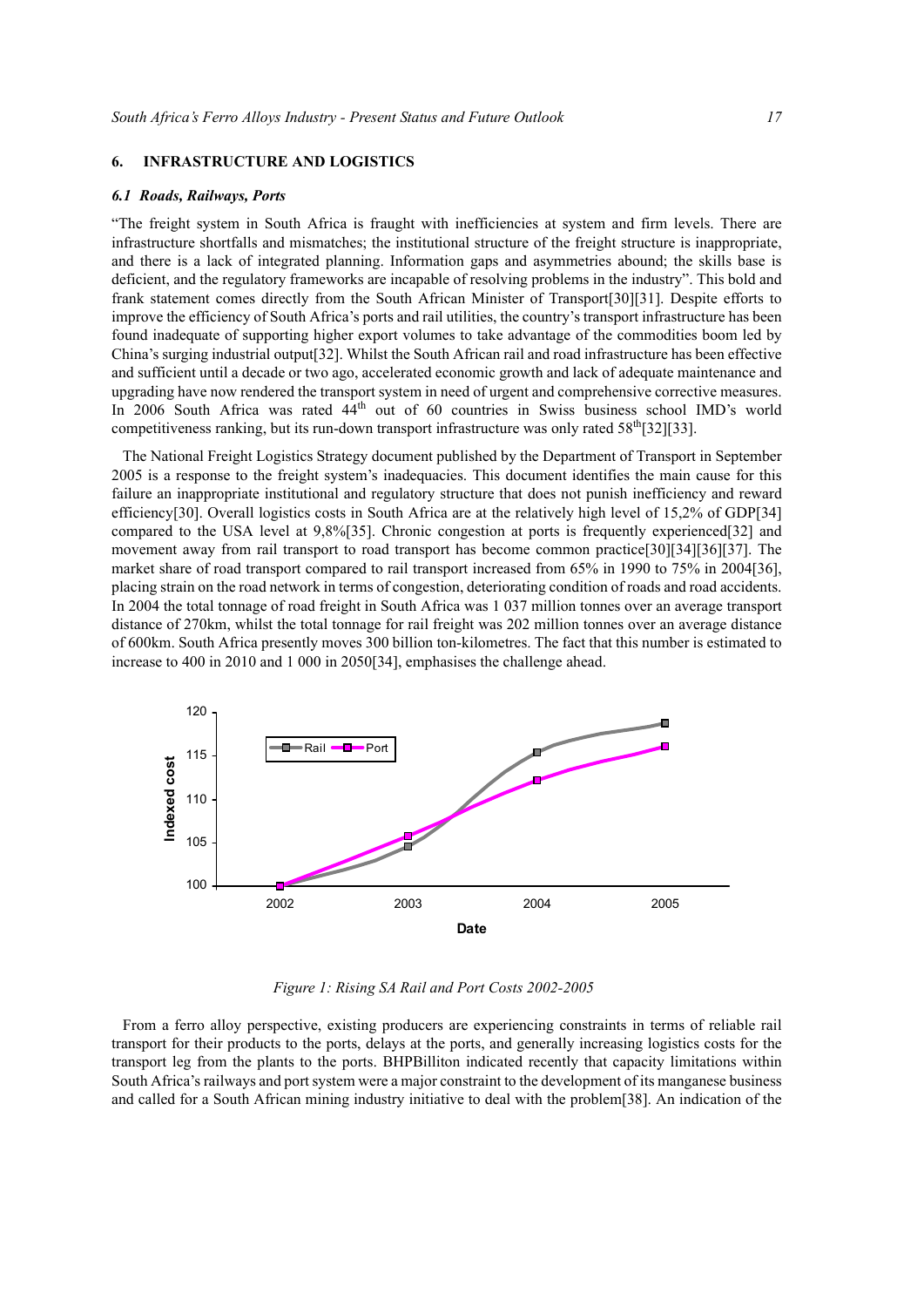effect of rising rail and port costs to the ferrochromium industry is shown in Figure 1 below. The graph indicates an increase experienced by alloys producer Xstrata of some 16% in port costs and 18% in rail costs over the period 2002 to 2005[39].

For new entrants to the ferro alloy business the situation is perhaps even more problematic. A topical current situation is prospective investors in the manganese ore and alloy industry. The ore resources are in the Northern Cape Province, which is logistically linked by rail to the Saldanha and Port Elizabeth ports. There is limited rail capacity available on some of the rail sections on these routes and constraints in terms of port infrastructure to handle additional volumes[40]. The South African rail transport operator, Spoornet, is hesitant to invest in additional wagons and locomotives to move additional ore and product to the ports unless it receives the required financial guarantees. The current FOB tariff for manganese products to Port Elizabeth is already high due to the mentioned limitations, but could increase if Spoornet has to spend additional capital to upgrade the railway line[40]. A new port, Ngqura, is under construction near Port Elizabeth to service the Coega Industrial Development Zone. Transnet, the state transport utility, is committed to relocate the present manganese terminal from Port Elizabath to Ngqura, but the timing thereof has not been finalised[40]. All three present major role-players mining iron and manganese ores in the Northern Cape – Kumba Resources, Assmang and Samancor – have been quoted voicing concerns about the high transport costs and constraints to expansion due to lack of rail capacity[38][41].

What is encouraging is that all role-players have recognised the logistics problem and its effect on the economy and are committed to contributing towards the required restructuring process. The National Freight Logistics Strategy document is very clear in formulating the problem statement as well as committed to the corrective measures identified in its proposed strategy implementation[30]. There are, however, industry concerns about government's apparent reluctance to involve the private sector in the programme, given the existing restrictive legislative and regulatory framework[32]. In the 2006 National Budget approval was given for substantial capital expenditure on infrastructure, which includes the road, rail and port systems. In terms of the latter, the National Ports Authority has embarked on an intensive capital expenditure programme and has brought infrastructure development forward by 10 years. They have again confirmed their commitment to support the economic growth blueprint and to reduce operating costs in real terms. Major approved projects to improve port infrastructure total R1,9 billion in 2005/6, R2,6 billion in 2006/7 and R1,4 billion in 2007/8[42].

There is no short-term solution for the present infrastructural constraints and resulting high costs. It would be unrealistic to expect the cost structure to improve substantially in the near future. In fact, the congestion situation and high costs may worsen before improvements are seen. The Transport Committee of the Ferro Alloy Producers Association (FAPA) is interacting with the relevant authorities on these issues on a regular basis.

In conclusion, although the infrastructure capital investment programme will take time for implementation, all role-players are committed to ensure that the logistics infrastructure in South Africa will support the anticipated continued growth of the ferro alloy industry.

## *6.2 Electricity Supply*

Frequent reports have appeared in the press over the past few years about the perceived problems with electricity supply in South Africa, claiming that electricity demand has caught up with electricity-generating capacity and that Eskom (the state-owned power utility) has no clear plan for the expansion of electricitygenerating capacity[43][44][45]. Further reports suggest that major players in the global commodity business have expressed reservations about sufficient electricity-generating capacity being available to support major planned investments in new production facilities[46], and that South Africa's days as a low cost electricity supplier are numbered. All these reports contribute to the impression that South Africa's status as a supplier of sufficiently available, low cost electricity to support the anticipated growth of its substantial ferro alloy industry is also questioned. These perceptions have triggered speculation about more attractive alternative future growth areas elsewhere in the world for ferro alloy production[11]. To put the electricity supply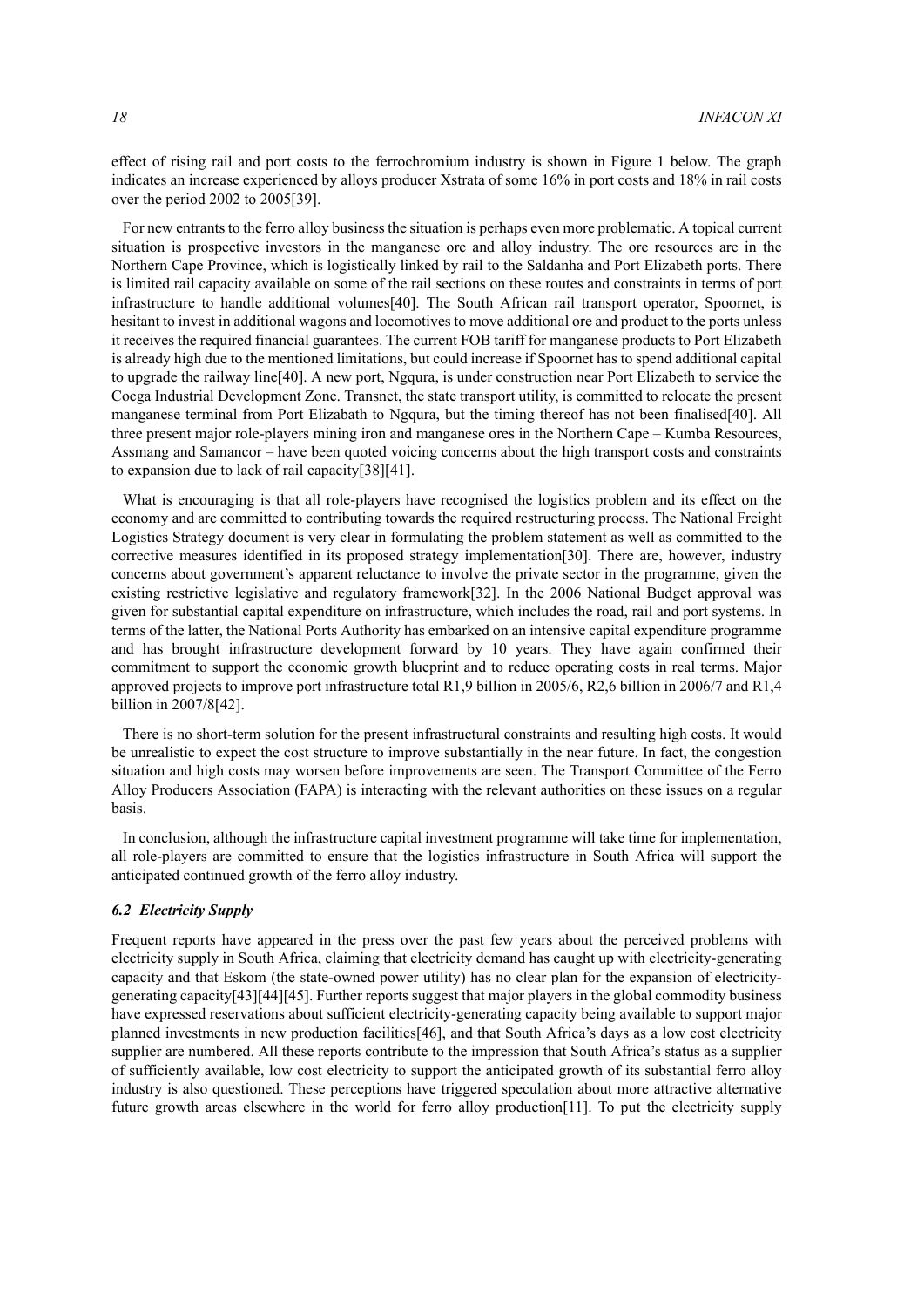situation in South Africa into perspective, information has been used from a number of recent publications and interviews covering a realistic perspective on the status of Eskom's electricity supply situation.



Eskom generates 95% of South Africa's power and more than 50% of power consumed on the African continent, is the world's  $7<sup>th</sup>$  largest electricity supplier in terms of generating capacity and is the world's

*Figure 2: Historic Electricity Demand Overview for South Africa*

cheapest industrial supplier by some margin[47][48][49]. Eskom presently operates 24 power stations (of which 13 are coal-fired), employs 30 000 staff and has 3,6 million customers, of which 85% have been connected in the last decade[48][49]. Eskom presently has an installed capacity (total nominal capacity) of about 42 000MW, with a total net maximum capacity (excluding mothballed stations and internally consumed electricity) of just over 36 000MW[49]. In addition, Eskom has Interruptible Supply Agreements for over 1 000MW and Demand Market Participation Agreements for approximately 500MW. In 2005 electricity exports averaged 1500MW and imports averaged 1 000MW[50]. Over the years South Africa has experienced a steady increase in the peak demand for electricity, increasing by approximately 1 000MW per annum over the past several years[50]. The historic demand overview is depicted by the following graph[50]:

From Figure 2 it can be clearly seen that substantial surplus installed generating capacity was available for a long time and for a decade or more no new generating plants have been built. In this period Eskom even made incentives available to industry to increase utilisation of the surplus capacity. Gradually demand began catching up with supply, especially in recent years when the country's GDP has been growing at accelerated rates. In the meantime Eskom was in the midst of a restructuring of the South African electricity industry, during which period it was not clear who would take responsibility for the building of new generating capacity. In October 2004 the Cabinet gave approval that Eskom would lead the current phase (5 year period) of creating new electricity generation capacity and also approved a 5-year investment plan in South Africa's electricity infrastructure. Decisions on the future beyond the 5-year period would be handled on a case-bycase basis. A Capital Expansion Department was created to cater for the new-build programme, as well as a Project Development Department to prepare business cases from the study phases.The investment programme includes investment in new generation (approximately R53billion), which includes the early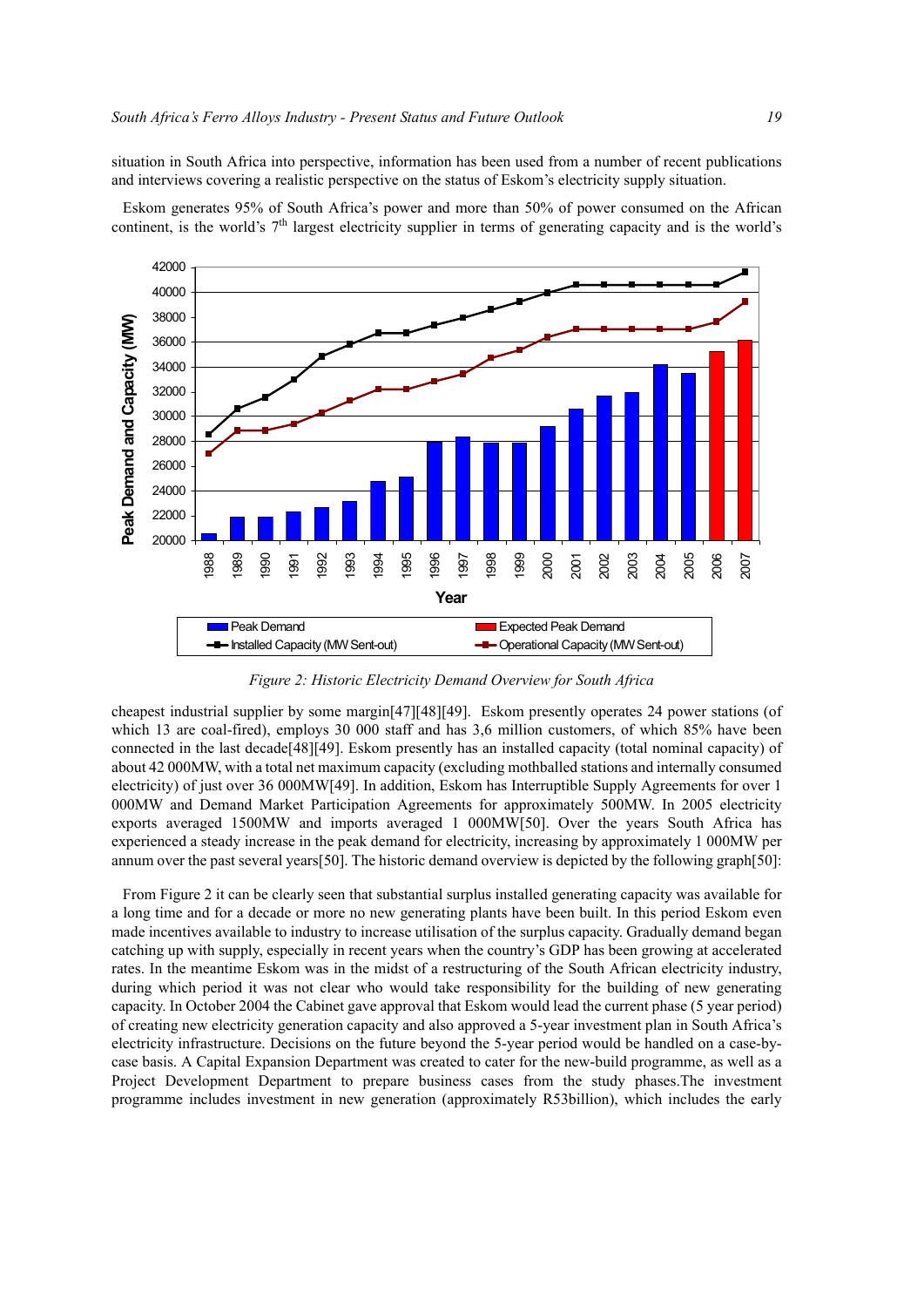stage of a build programme beyond 2010. Approximately half of the expansion programme will be funded from internally generated cash, with the remainder to be funded locally and internationally[51][52].

Eskom has positioned itself to meet the South African Government's 6% GDP growth aspiration[52]. Due to the fact that the activities contemplated to achieve the higher growth trajectory are not particularly electricity intensive, a 6% GDP growth rate will correspond to an approximate 4% in electricity demand growth. This growth rate would require an additional approximately 47 000MW between 2005 and 2025 or roughly 2 400MW per annum[53]. Over the next 5 years Eskom will add over 5 000MW to the grid with a further 1 000MW via the independent power producers. Additional capacity in the next 5 years will come from the return to service of 3 mothballed power stations (Camden, Grootvlei & Komati), a new 2 100MW coal-fired project for the Limpopo province, and the installation of a number of open-cycle gas-turbine



*Figure 3: Eskom's long-term capacity outlook 2005-2024*

(OCGT) peaking stations and combined-cycle gas-turbine (CCGT) power stations. Investment decisions are underway for two further base-load power stations, which will add another 8 000MW. These could be made up of both coal-fired and nuclear, the first of which would be completed in approximately 2012. In all, projects involving 8 400MW are already proceeding, projects involving 21 000MW are in an advanced stage of planning and projects with the potential to yield over 7 800MW are in a prefeasibility stage of development, including pebble-bed modular reactors (PBMRs), under-ground coal gasification (UCG), regional hydropower options, wind farms and solar installations[51][52].

The resultant long-term capacity outlook based on Eskom's Integrated Strategic Electricity Plan (ISEP) is clearly shown in the following schematic presentation[49][51]:

In conclusion it is clear that both the South African Government and Eskom are fully committed to meet the growing demand for electricity in South Africa. This is clear from Eskom's mission statement: "Together, building the powerbase for sustainable growth and development"[52]. Investment decisions taken up to 2006 will address increased demand well into the next decade, while projects are being brought forward for the period thereafter. There is sufficient flexibility in the investment programme to adjust the actual capacity expansion to fluctuations in demand. The type and mixture of technologies envisaged for the capacity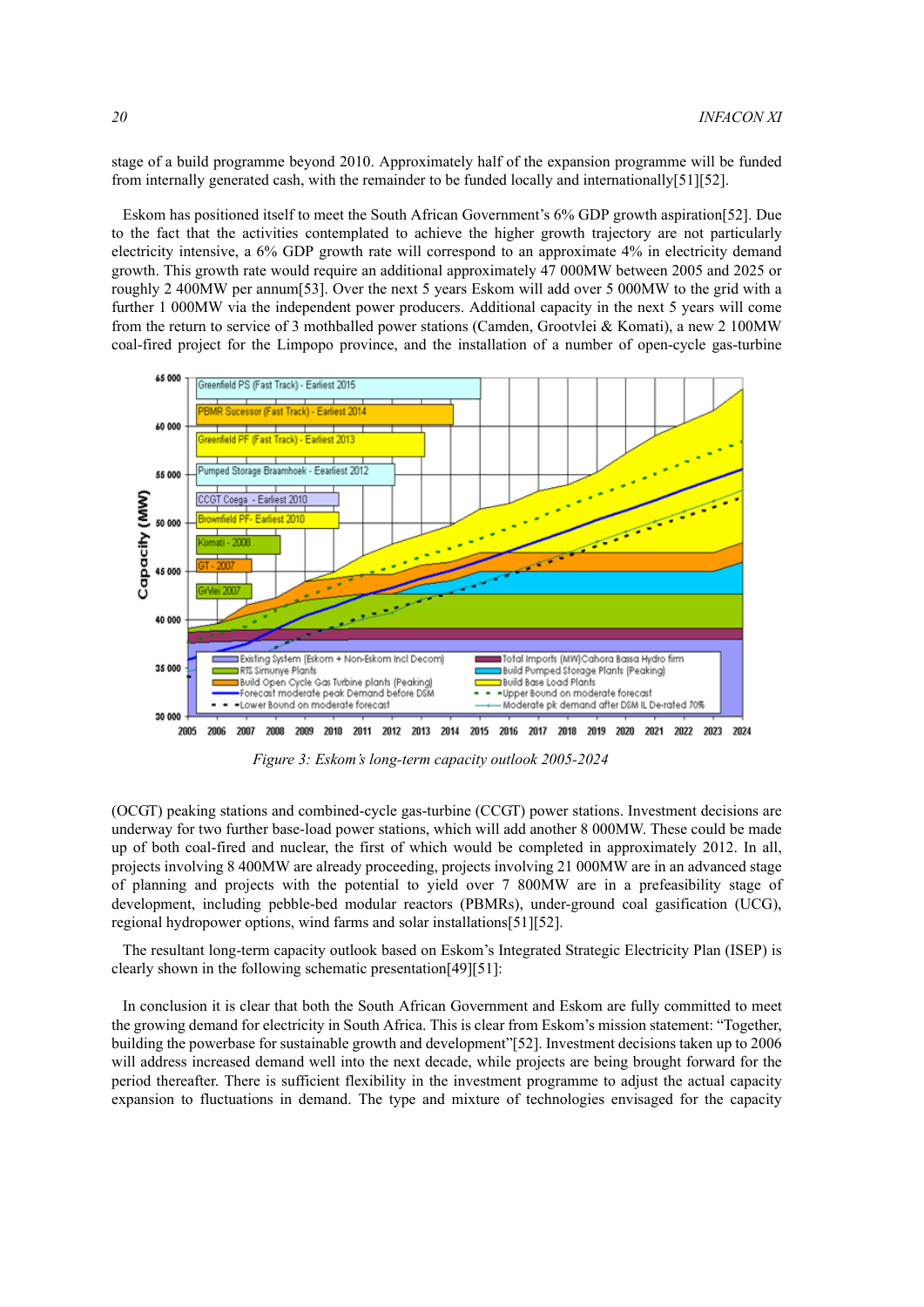expansions will ensure that the low electricity generating cost base will be maintained, which would entrench South Africa as one of the lowest cost electricity producers. The investment programme, together with the



*Figure 4: Quarterly R/US\$ movement for the period 1981-2005*

remaining rural electrification programme, will not impact substantially on the price structure for electricity, but will result in prices to rise in real terms for the foreseeable future[49]. The National Electricity Regulator of South Africa (NERSA) has already set electricity price increases for 2007 at 5,9% and for 2008 at 6,2%[54].

# **7. SOUTH AFRICAN CURRENCY**

References to the strength of the South African currency have been notable in recent years during price negotiations for particular commodities. This was particularly apparent for ferrochromium where the relative strength of the Rand over the past two years has been a strong positioning factor when setting ferrochromium prices for a particular quarter. The movement of the Rand against the US dollar over the past 25 years can be seen in Figure 4[55]. From this graph it can be seen that the present value of the Rand is not out of line with the long-term trend, but that the 2001-2003 period rather reflects abnormal movements.

There are various methods to forecast the future movements of exchange rates[56]. Exchange rate modelling has been used to analyse historic trends, although it remains risky to use these models for predicting future behaviour. Exchange rate modelling typically forms part of any macro-economic model or decision-making process. Exchange rate behaviour is theoretically influenced by a number of variables such as commodity prices, interest and inflation differentials, growth and trading partners, foreign reserves and the current account balance. Economic theory tends to provide hope and direction, but the reality often seems chaotic. One such forecast by Citadel[56] for the R/US\$ exchange rate forecast for the next ten years assumes 3-4% real global economic growth, US inflation at 2-3%, SA inflation at 4-5%, US interest rates at 4-6%, SA interest rates at 7-9% and commodity prices increasing at 3-4% per annum. The resultant forecast is shown in Figure 5[57], from which it is predicted that the R/US\$ exchange rate would be close to 8 in 2015. The ABSA forecast[58] for the same period indicates an exchange rate of 8,52 in 2015, which would result from a period of continued Rand strength[59]. It should be noted that the risk of short-term volatility remains high[60], which could make any short- and medium term currency forecast inaccurate. A case in point was the sudden weakening of the Rand against the US\$, \_ and other major currencies from ~R6.00/US\$1.00 to ~R7.5/US\$1.00 in the space of about two weeks during June 2006.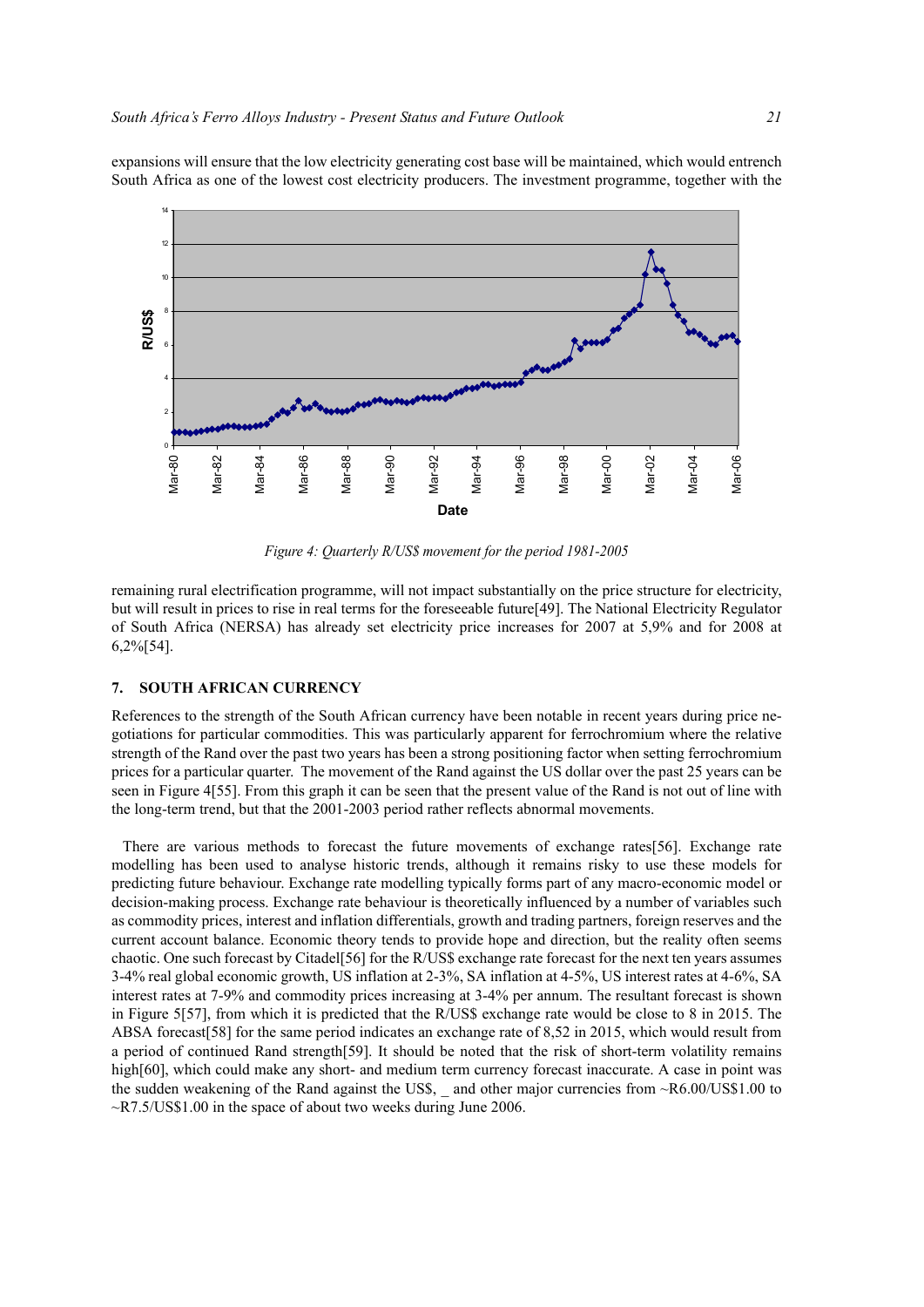

It can generally be concluded that longer term trends for the R/US\$ will impact on commodity prices, especially in the case of those ferro alloys in which South Africa plays a dominant role. This trend will remain

*Figure 5: Historic and forecast R/US\$ movement for the period 1981 - 2015*

valid in the future. However, due to the relative volatility of the South African currency, short-term movements in the exchange rate will remain disruptive in terms of fluctuations in commodity prices and profitability of South African ferro alloy producers. For ferro alloys in which South Africa is dominant and for which the critical competitive success factors are present, South Africa should remain strong and competitive.

For ferro alloys in which South Africa is not as dominant and competitive success factors are less prominent, normal competitive market forces, together with creative measures to lower the cost basis, will determine South Africa's position in these markets. The majority of ferro alloys presently produced in South Africa fall in the first category and there is no reason to suggest that the South African ferro alloy producers would not be able to further strengthen their competitive positions, taking into account normal expectations for the South African currency movements in the future.

#### **8. CONCLUSIONS**

The fundamentals for viable ferro alloy production are access to low cost electricity, low ore input costs and competitive logistics costs. South Africa remains well placed in terms of these fundamentals.

- Electricity costs are at the bottom of the international cost curve and there is no real indication that this position should change, even though prices could increase in real terms for a number of years to fund the electrification and capital investment programmes.
- South Africa's natural resources in terms of ore for ferro alloy production, particularly chrome and manganese ores, are well documented. In terms of manganese ore the reserves are classified as high grade (some high Mn content and others high Mn/Fe) and high quality (low impurities) and the size of these reserves can sustain the industry for centuries. In terms of chrome ore the reserves represent approximately 70-80% of the world's economically mineable reserves and are low in impurities, albeit that these reserves are of relatively low grade (both Cr content and Cr/Fe) and are relatively friable.
- South Africa's logistics costs (as defined by the transport costs from the plants and mines to the ports, the port handling costs and the shipping costs to clients) are presently relatively high. This is related to the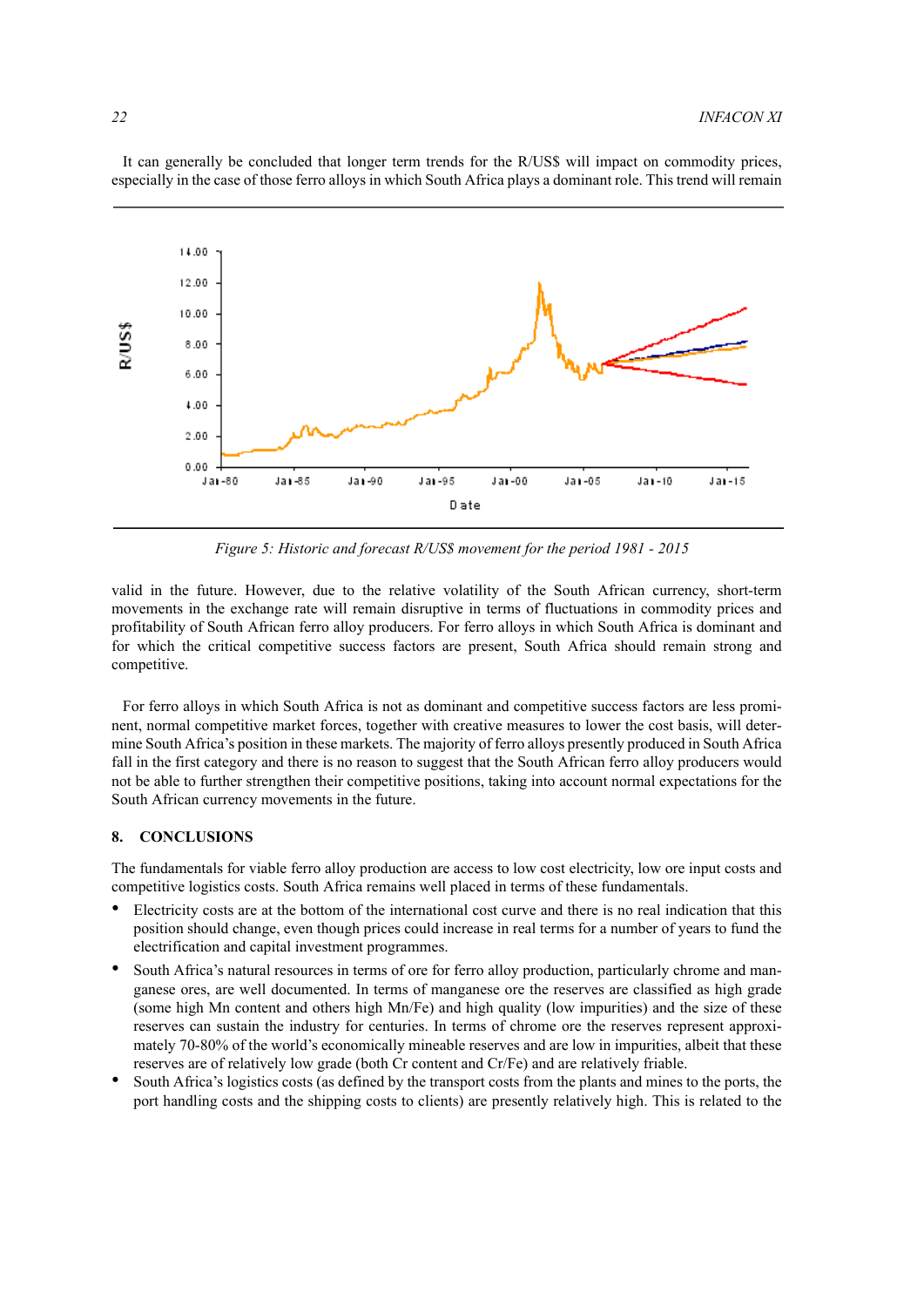country's geographic position and also to over-extended freight logistics infrastructure. Capital investment programmes have been initiated that would improve the infrastructural constraints in the foreseeable future.

These positive fundamentals are structurally entrenched and should therefore continue to support South Africa as a leading ferro alloy producer in the future. This positive future perspective is reflected in the continued investment of international companies in the South African ferro alloy business. This is particularly evident in the chrome and manganese businesses where major international players in the minerals and metals business are increasingly getting structurally involved through mergers, take-overs and the establishment of new enterprises. Therefore the South African ferro alloy industry is becoming truly internationalised. There is a growing awareness by industry players that survival in the business is primarily determined by their ability to continuously improve their productivity and to stay at the cutting edge of technological innovation. This has to be achieved amidst the challenges of more demanding environmental requirements and a sociopolitical regulatory framework. The ferro alloy industry is ready to take up this challenge, as all the recent operating developments clearly indicate.

### **REFERENCES**

- [1] Creamer, T., "Vanadium producer pursues expansion and empowerment programmes", Business Day, 14 July 2006.
- [2] "Xstrata plans major increases in ferro-chrome capacity"*,* Steel Business Briefing 11 August 2005.
- [3] Matthews, C., "Work starts on North West smelter", Business Day, 17 October 2005.
- [4] "Samancor in major push to boost chrome capacity", Steel Business Briefing*,* 14 April 2006.
- [5] "Work on Tata's South African FeCr plant to begin in May", Metal Bulletin News Alert Service*,* 8 May 2006.
- [6] Personal communication*,* 18 May 2006.
- [7] Reuters Limited*,* 9 December 2005.
- [8] Stratcor website www.stratcor.com.
- [9] USGS website www.usgs.com.
- [10] Cramer, L. A. et al, "The impact of platinum production from UG2 ore on ferrochrome production in South Africa", Proceedings, Tenth International Ferro Alloys Congress, Cape Town 2004.
- [11] Banerjee, S., "The world of chromite ore", Tata Steel Ltd, Chromium 2006, Cape Town, February 2006.
- [12] Gericke, W. A., "The establishment of a 500 000 t/a sinter plant at Samancor's Mamatwan ore mine", Proceedings, Fifth International Ferro Alloys Congress, New Orleans, 1989.
- [13] Daavittila, J. et al, "The transformation of ferrochromium smelting technologies during the last decades", Proceedings, Tenth International Ferro Alloys Congress, Cape Town, 2004, pp 432-443.
- [14] Immink, H., "Kyoto Carbon Credits". Southern African Pyrometallurgy 2006, International Conference", Johannesburg, 5-8 March 2006, pp369-370.
- [15] Roos, J.G. and Hearn, A.M., "Optimising the effective use of energy in the ferroalloy industry through innovative technology", Proceedings, Tenth International Ferro Alloys Congress, Cape Town, 2004, pp 712-725.
- [16] Naiker, O. and Riley, T., "Xstrata Alloys in Profile". Southern African Pyrometallurgy 2006, International Conference", Johannesburg, 5-8 March 2006, pp 297-305.
- [17] Niemelä, P. et al., "Formation, characteristics and utilisation of CO-gas formed in ferrochromium smelting", Tenth International Ferro Alloys Congress. Cape Town, 2004, pp 68-77.
- [18] Honkaniemi, M. et al, "The importance of chromite pre-treatment in the production of ferrochromium", Proceedings, Sixth International Ferro Alloys Congress, Cape Town, 1992, Vol 1. pp 79-86.
- [19] Otani, Y. and Ichikawa, K., "Manufacture and use of pre-reduced chromium-ore pellets", Proceedings, First International Ferro Alloys Congress, Johannesburg, 1974, pp 31-37.
- [20] Denton, G.M. et al, "An improved DC-arc process for chromite smelting", Proceedings, Tenth International Ferro Alloys Congress, Cape Town, 2004, pp 60-67.
- [21] Kunze, J. and Degel, R., "New trends in submerged-arc furnace technology", Proceedings, Tenth International Ferro Alloys Congress, Cape Town, 2004, pp 444-454.
- [22] Visser, M., "An overview of the history and current operational facilities of Samancor Chrome", Southern African Pyrometallurgy 2006, International Conference", Johannesburg, 5-8 March 2006, pp 285-296.
- [23] Ostrovski, O. et al, "Reduction of manganese ores by methane-containing gas", Proceedings, Tenth International Ferro Alloys Congress, Cape Town, 2004, pp 173-183.